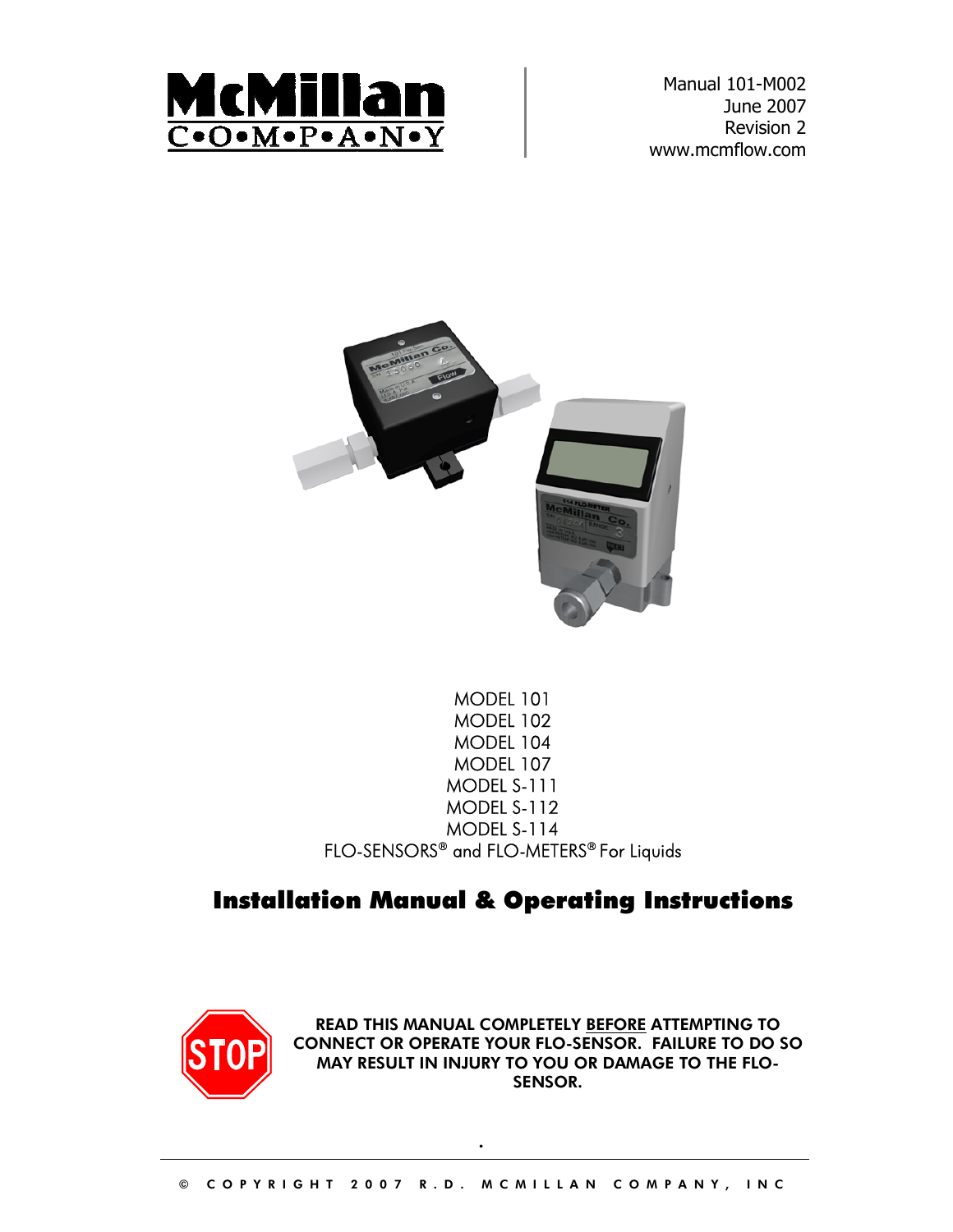| A. |                                                                                          |     |
|----|------------------------------------------------------------------------------------------|-----|
|    |                                                                                          |     |
| В. |                                                                                          |     |
|    |                                                                                          |     |
|    |                                                                                          |     |
|    | 3. Mounting a FLO-METER® Using an Optional Base Plate (Model S-111 only)  7              |     |
|    |                                                                                          |     |
|    | a) Overview                                                                              |     |
|    |                                                                                          |     |
|    | c) Electrical Connections - Voltage Output Units (Standard Accuracy)  11                 |     |
|    | d) Electrical Connections - Voltage Output Units With Improved Accuracy                  |     |
|    | e) Electrical Connections - Units With Both Voltage & Pulse Outputs  13                  |     |
|    | f) Electrical Connections - Current Output Units (Model 107)  14                         |     |
|    | g) Electrical Connections - Current Output Units (Model 107) With                        |     |
|    |                                                                                          |     |
|    | i) Using a 4-20mA Output Power Adapter Package (Model 107) 17                            |     |
|    | i) Using a 4-20mA Output Signal Converter Package (D-24VDC) 17                           |     |
| C. |                                                                                          |     |
|    |                                                                                          |     |
|    |                                                                                          |     |
|    |                                                                                          |     |
|    |                                                                                          |     |
|    |                                                                                          |     |
|    |                                                                                          |     |
|    | 4. Operating at Flow Rates Outside the Calibrated Flow Range 21                          |     |
|    |                                                                                          |     |
|    |                                                                                          |     |
|    | 6. Recalibration.<br>7. Calibrating FLO-SENSORS® or FLO-METERS® for different Liquids 24 | .22 |
| D. |                                                                                          |     |
|    |                                                                                          |     |
|    |                                                                                          |     |
|    |                                                                                          |     |
| Е. |                                                                                          |     |
| F. |                                                                                          |     |
| G. |                                                                                          |     |
| Η. |                                                                                          |     |
| I. |                                                                                          |     |
| J. |                                                                                          |     |
| K. |                                                                                          |     |
| L. |                                                                                          |     |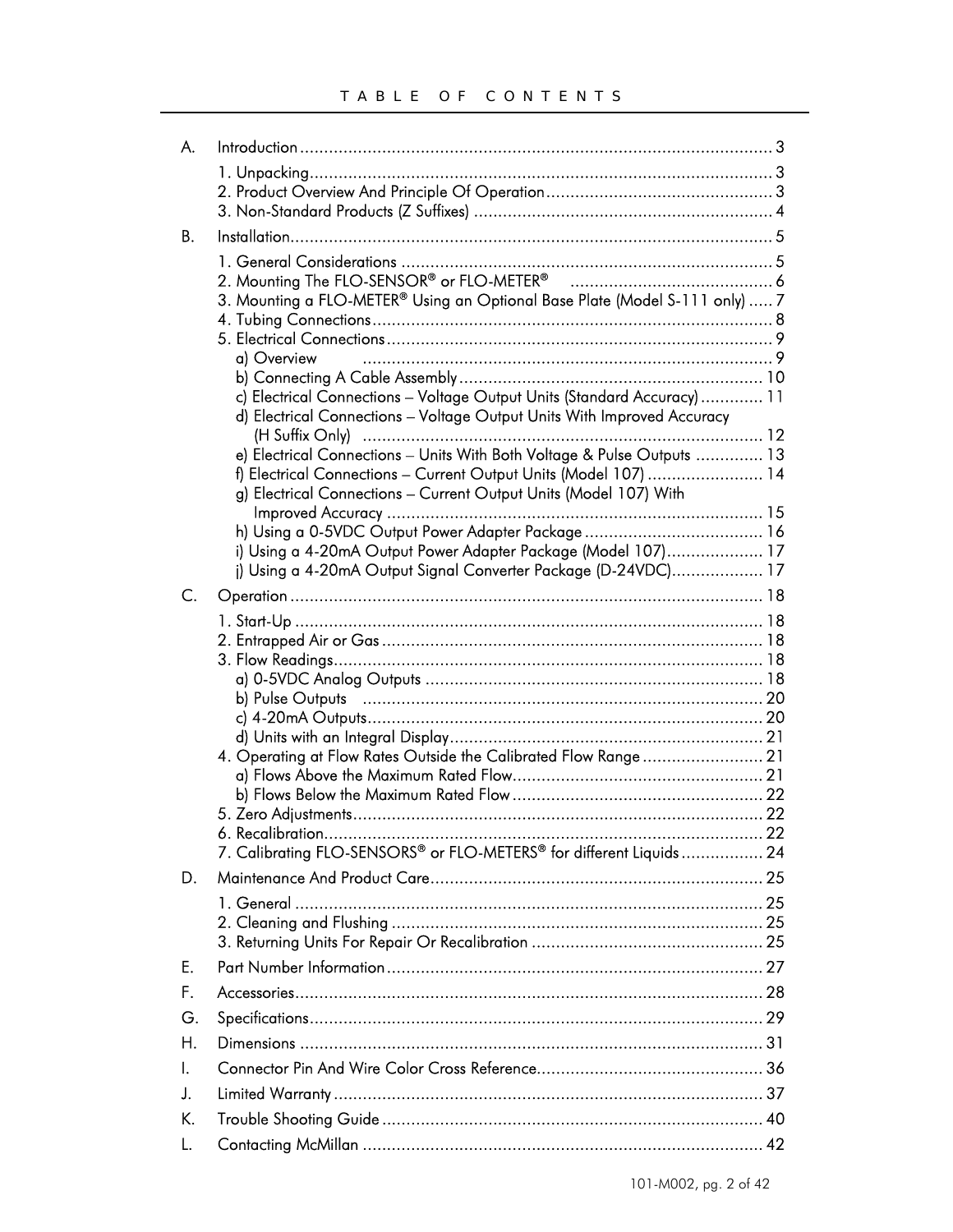## **A. Introduction**

## **1. Unpacking**

McMillan suitably packages all sensors to prevent damage during shipping. If external damage is noted upon receipt of the package, please contact the shipping company immediately. McMillan Company is not liable for damage to the device once it has left the manufacturing premises.

Open the package from the top, taking care not to cut too deeply into the package. Remove all the documentation and contents. Take care to remove all the items and check them against the packing slip. The products should also be checked for any concealed shipping damage. If any shortages or damage is noted, please contact the shipping company and/or McMillan Company to resolve the problem.

**Typical Contents of Box Sensor, Calibration Certificate & Instruction Manual (Model 101 shown, other models similar).** 





**Caution:** Take care not to **drop** your sensor or subject it to sudden impact. Read the installation section of this manual before providing power or tubing connections to the unit. Any damage caused by improper installation or careless handling will not be repaired under warranty (see limited warranty on page 37 for more details).

## **2. Product Overview and Principle of Operation**

McMillan Micro Turbine Wheel FLO-SENSORS® for liquids are capable of measuring flows as low as 13-100 ml/min or as high as 1.0-10.0 l/min. Highly repeatable results are achieved using a patented Pelton Turbine Wheel flow sensor design. This proven design minimizes zero drift while maintaining fast response and linear outputs with virtually no maintenance.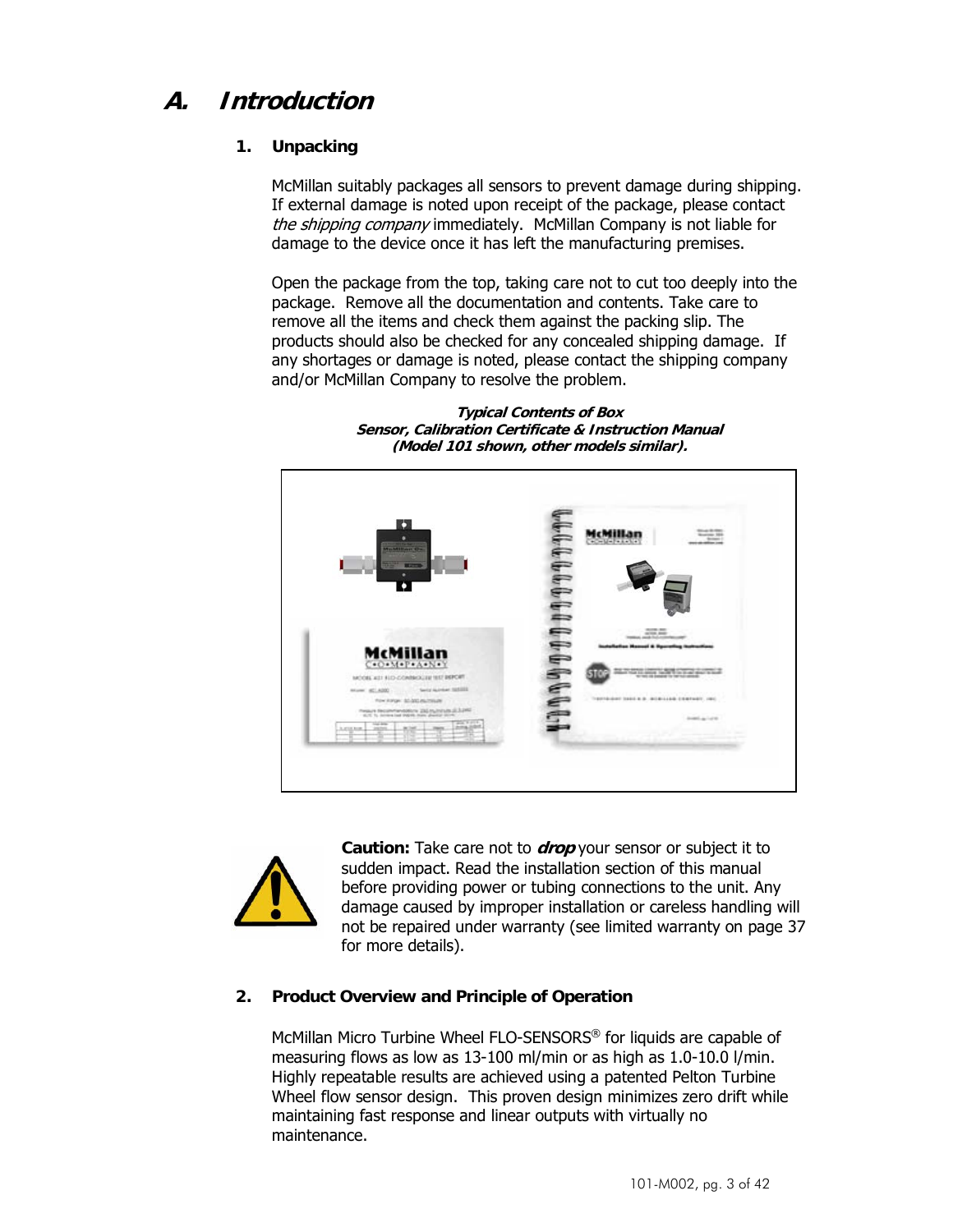

McMillan's patented technology measures flow using a miniature turbine wheel similar in size to a U.S. dime (16 mm diameter, 0.75 mm thick). The micro-turbine wheel is supported on a very small sapphire shaft that is held in position by two sapphire bearings. The micro-turbine assembly is so light that it virtually floats in the liquid. This relieves force on the bearings and almost eliminates wear.

As flow passes through the FLO-SENSOR®, a precision machined nozzle directs the fluid onto the very small teeth of the micro-turbine wheel. This causes the wheel to spin at a speed proportional to the flow rate.

The micro-turbine wheel has alternating white and black sections evenly spaced on one side of the wheel. An infrared light beam is directed onto the wheel. As the wheel rotates the infrared beam is reflected off each white section. The reflected beam is detected by a phototransistor that converts the reflections into electrical pulses. As the wheel spins faster the pulse rate increases. Processing circuitry provides analog and/or pulse output that are linearly proportional to the flow rate

When the wheel stops (under zero flow conditions), no pulses are generated. Consequently, zero drift is not possible and zero adjustments are never required.

Every unit is supplied with a calibration certificate detailing the results obtained during calibration. Units are calibrated using deionized water as the reference media. Flowing liquids with different specific gravities or viscosities may effect the calibration.

#### **3. Non-Standard Products (Z Suffixes)**

Please note that the installation instructions, operating instructions, and specifications included within this manual apply to standard production models only. If your FLO-SENSOR<sup>®</sup> or FLO-METER<sup>®</sup> has a "Z" suffix (e.g. 101-Z0123) then your unit is non-standard. Contact the factory to check if the installation, operation, or specifications of your sensor are different than detailed in this manual.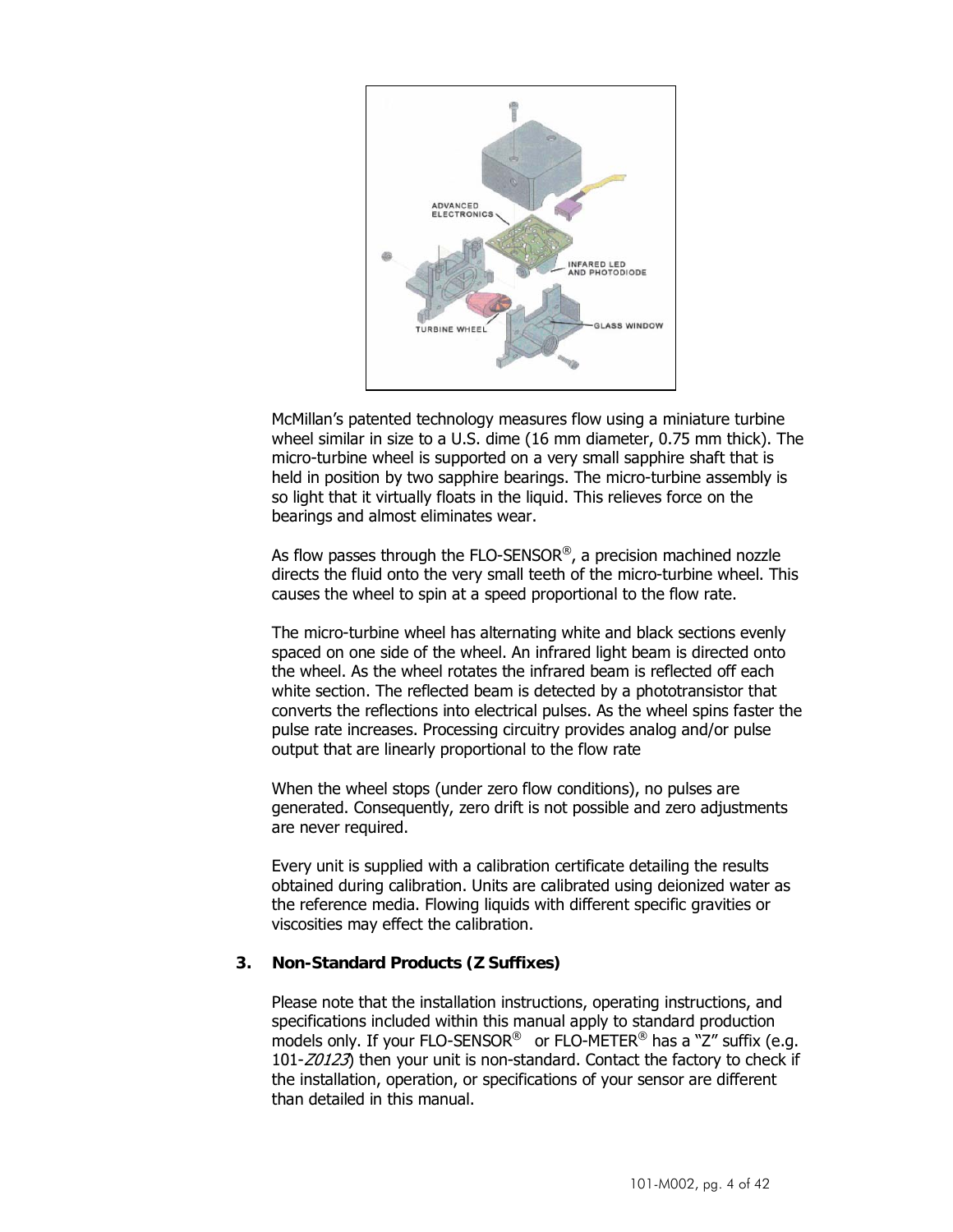**B. Installation** 



**CAUTION: Do not flow any gas through a liquid FLO-SENSOR® or FLO-METER®. This may damage the microturbine assembly and void the warranty. Do not exceed the pressure, temperature or power operating ranges detailed in the SPECIFICATIONS section of this manual. McMillan Company shall not be liable for any damage or injury caused by incorrect operation of their products.** 

#### **1. General Considerations**

It is recommended that a safety shut-off valve be installed upstream of (before) the sensor.

All wetted parts should be checked for compatibility with the liquid to be used. If there are any incompatibilities e.g. highly corrosive liquid, then the unit may be damaged or fail prematurely. Such damage will not be repaired under warranty.

Units should be installed in a clean, dry environment with an ambient temperature that is as stable as possible. Avoid areas with strong magnetic fields, strong air flows or excessive vibration.

If the liquid to be used may contain particles larger than 25 microns then a filter (25 microns or less) should be installed upstream of (before) the unit.

The required differential press (or pressure drop across the unit) decreases exponentially with decreases in flow rate.



#### **Pressure Drop vs. Percentage of the Full Scale Rated Flow (may vary ±10% of indicated psid)**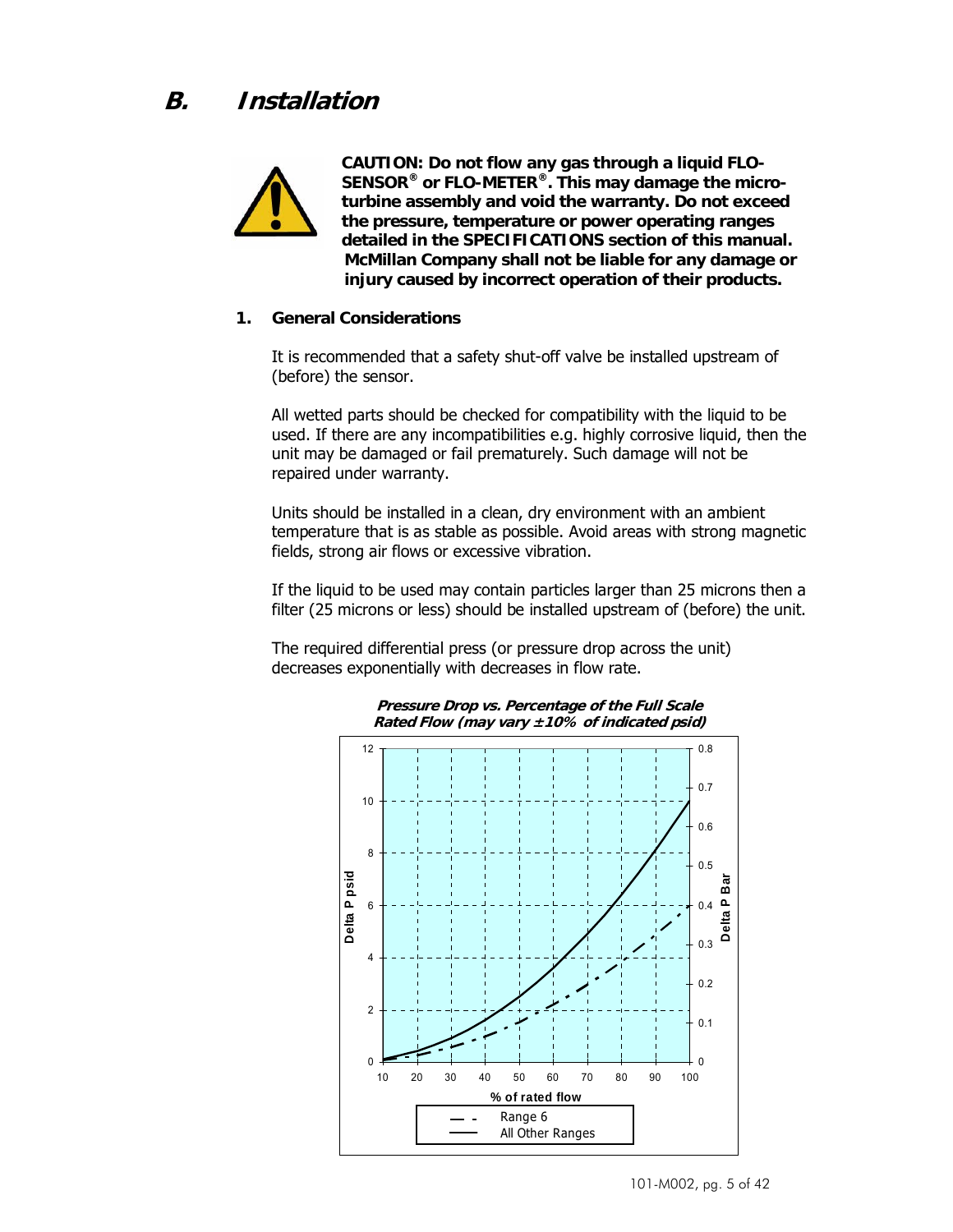To calculate the pressure drop at a certain flow rate use the formula

## $PD = (YourFlow / MaxFlow)^2 \times PD_{max}$

**PD** = Pressure drop at YourFlow. **YourFLow** = flow rate (ml/min or l/min) **MaxFlow** = 100% rated flow for the sensor (in same units as YourFlow) **PDmax** = Pressure drop at 100% rated flow (see chart above)

If the pressure available for the flow sensor is BELOW the pressure drop at the required flow then flow through the unit will not be possible.

For example: You have a sensor with a 50-500ml/min flow range (Range 5) and want to know the pressure drop (or minimum differential pressure required) at 300ml/min. According to the chart above, the pressure drop at 100% of flow is approx 10psi. Using the formula above:

$$
PD = (300 / 500)^2 \times 10 = 3.6
$$
 psid

Therefore, at 300ml/min the minimum required differential pressure for this unit is 3.6 psid. This means that if the available pressure is below 3.6psid then flow through the unit may not be possible.

Pressure drop through a system is cumulative. If the total pressure drop across all the components in a system exceeds the minimum pressure available then flow will not be possible.

For example: A system has a pressure of 30-40psi. There are several components and the sum of their pressure drops at the required flow rate is 32psid. If the system is operating at 30psi flow would not be possible as the total of the pressure drops would be greater than the pressure available. The system will only operate if the system pressure is above 32psi.

If there is any possibility that there may be bubbles or entrapped gas in the system then the outlet tubing should be elevated above the inlet port. This will enable any gas that may become entrapped in the unit to escape (see section C2 for details of how to remove entrapped air or gas).

#### **2. Mounting the FLO-SENSOR® or FLO-METER®.**

McMillan FLO-SENSORS® and FLO-METERS® have no particular installation requirements so may be mounted in any convenient position.

It is recommended that units be fixed to a suitable substrate with #4 screws using the two mounting holes provided.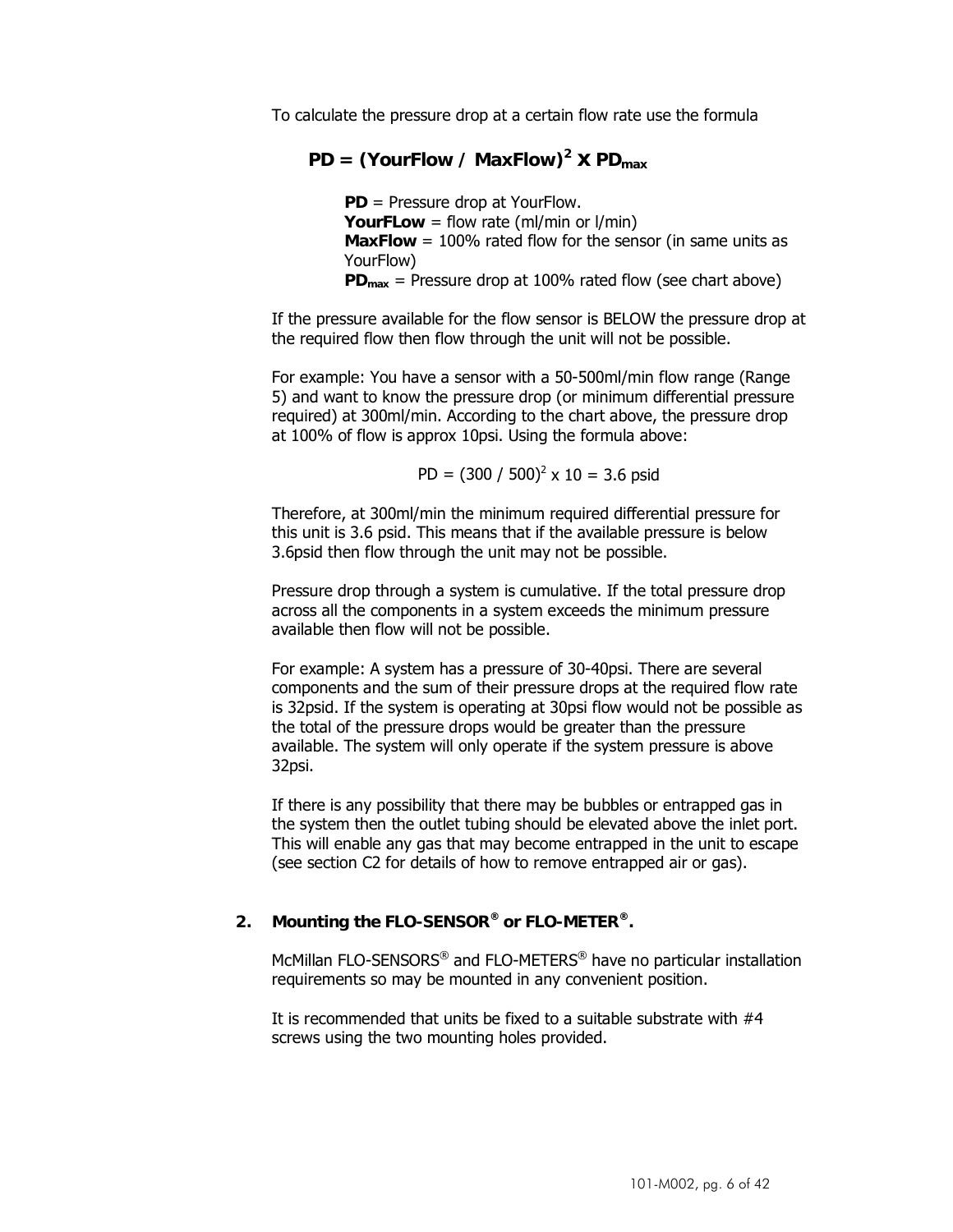**Mounting The Sensor (mounting hardware not included with sensor)** 



## **3. Mounting a FLO-METER® Using an Optional Base-plate (S-111 only).**

An optional mounting base-plate (Part Number 110-00-17) is available for the Model S-111 FLO-METER®. This enables easy installation on flat, level surfaces.

The FLO-METER® and base-plate should be assembled using the screws provided.



**Assembling the S-111 and Optional Base Plate**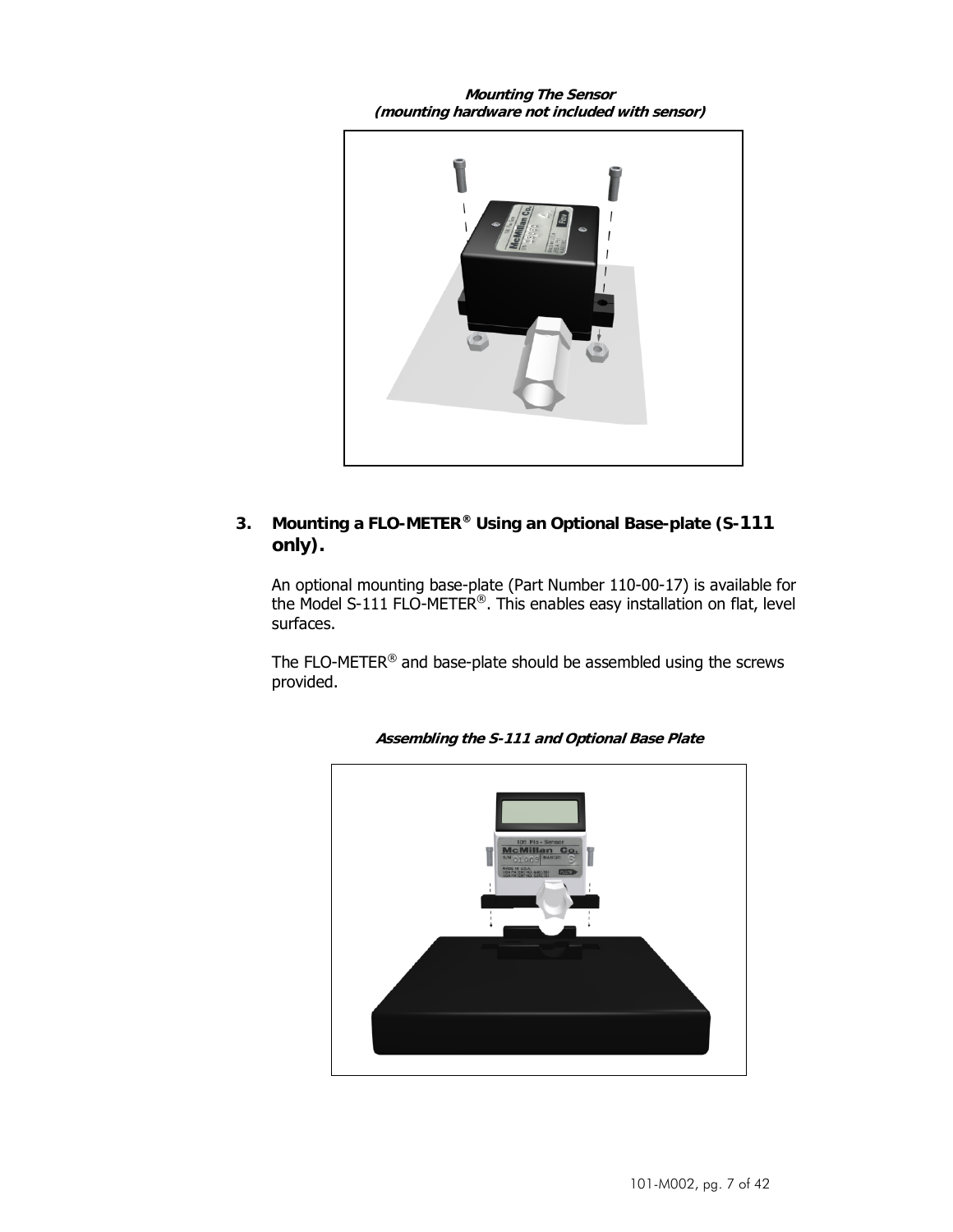## **4. Tubing Connections**



**CAUTION: DO NOT FLOW ANY GAS THROUGH A LIQUID FLO-SENSOR® OR FLO-METER®. THIS WILL DAMAGE THE MICRO-TURBINE ASSEMBLY AND VOID THE WARRANTY.** 

All tubing must be clean and without crimps, burrs or scratches.

Only use the fittings factory installed on the unit. If the fittings are removed the calibration of the unit may be effected and leaking may occur. If different fittings are required please contact the McMillan Company Service Department for assistance.

When connecting the sensor to the tubing a wrench should be used to stop the fitting rotating in the sensor body. Take care not to over tighten the fittings or leaking may occur.

> **Connecting and tightening the Fittings (S Series shown, other models similar)**





**Caution: DO NOT over tighten the fittings into the FLO-SENSOR® or FLO-METER® body. Excessive force may damage the sensor body and will NOT be repaired under warranty.** 

The flow direction for the FLO-SENSORS® or FLO-METERS® is clearly marked on the label. Do not reverse the flow direction or the unit will not function.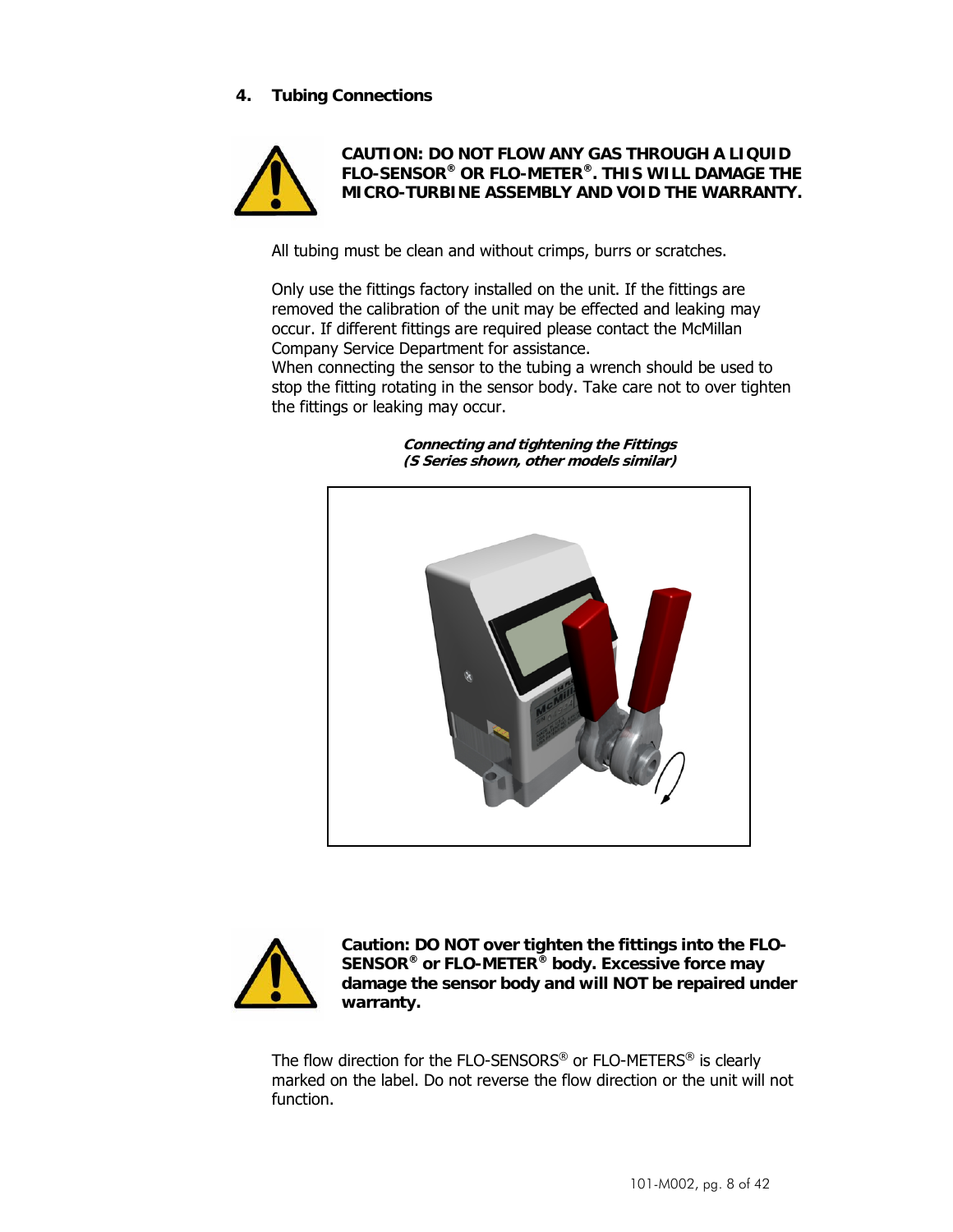**Close Up of Label Showing Flow Directions (Model 101 shown, other models similar)** 



For the best results precautions should be taken to minimize the amount of turbulence in the flow stream. Avoid valves, fittings, curves in the tube, changes in the internal diameter or any other restrictions close to the inlet of the sensor. The tubing ID should be as large as possible and preferably not smaller than the ID of the fittings installed on the sensor.

For 0.2-2.0 L/min (Range 7) units a 10 cm straight length of tube before the sensor is recommended. For higher flow range units (0.5-5.0 L/min and 1.0-10.0 L/min), a 20 cm straight length of tubing before the sensor is recommended. If this is not possible it is recommended that straight lengths between all connections on the inlet side of the sensor are as long as possible and 90 degree fittings (with a large enough ID) are used instead of curves in the tubing.

#### **5. Electrical Connections**



Caution: Incorrect wiring may cause severe damage to the unit. Applying an AC voltage (115VAC or 230VAC) directly to the unit will cause damage. Read the following instructions carefully before making any connections.

#### **a) Overview**

McMillan FLO-SENSORS® provide a 0-5VDC, or 4-20mA, or 0-5VDC and pulse output (T option) proportional to the flow rate. This output may be connected to a display, data acquisition system or voltmeter / current meter.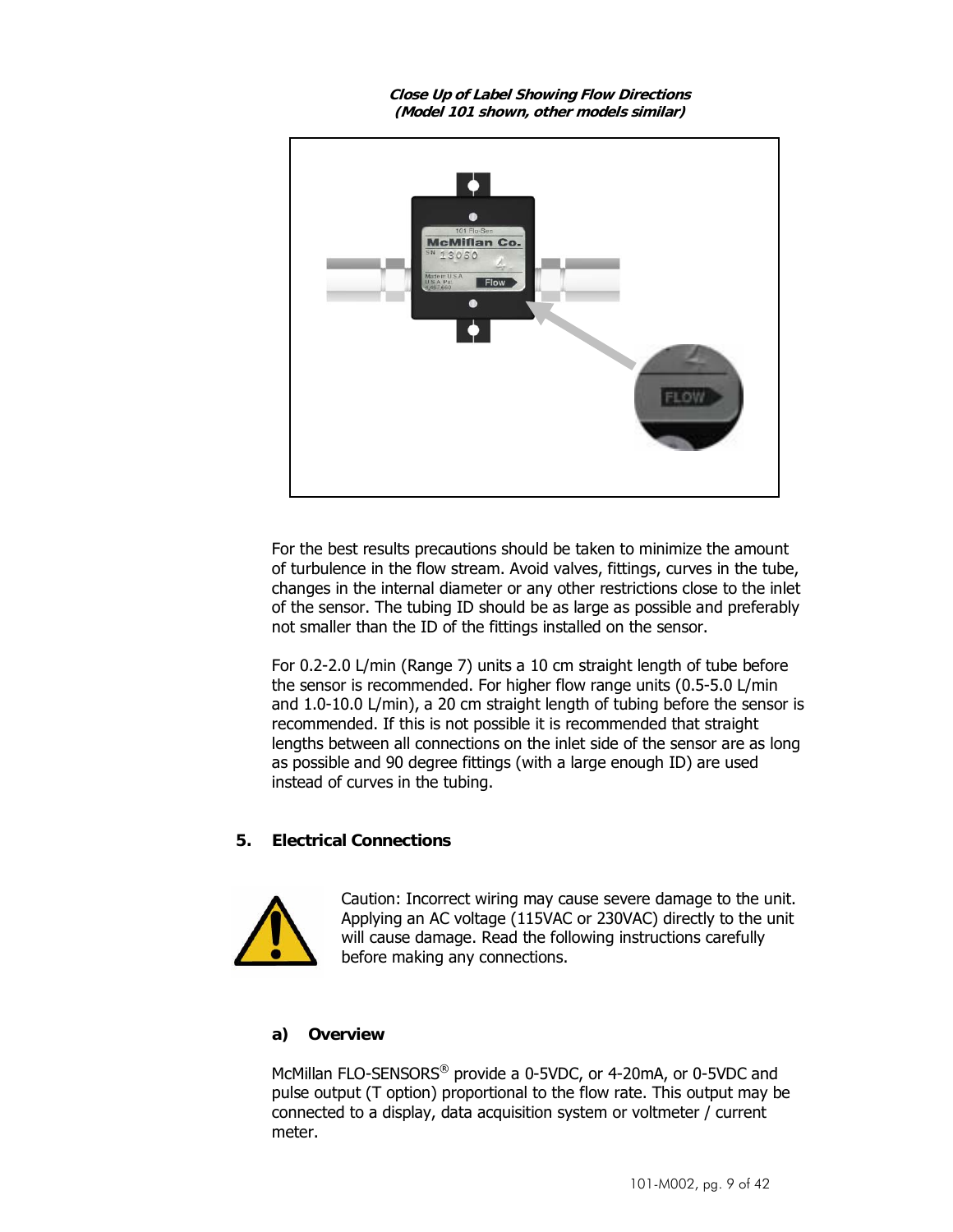The Model S-111, S-112 and S-114 FLO-METERS® feature an integral display that provides a local flow reading. These units also have a 0-5VDC analog output available. If required, this may be connected to another display, data acquisition system or voltmeter.

A stable D.C. power supply is required to operate the unit. The voltage and current requirements depend on the configuration of the unit. Full details may be found in the Specification section of this manual.

Connecting wires should be as short as possible to avoid voltage drops. Twisted 2 pair conductor cable should be used if the length of the power wires is to be longer than 1 meter.

Units are supplied with an integral 4 pin connector. Connections to the unit are made using a mating cable assembly or power adapter package as detailed in the following sections (parts 5.b to 5.h of this manual). A connector pin and wire color cross reference may also be found in Appendix I (Page 30) of this manual.

#### **b) Connecting the Cable Assembly**

The connector on the end of the cable assembly should be pushed into the mating socket on the sensor taking care to ensure that it is the correct way up.



**Connecting the Cable Assembly (Model 101 shown, other models similar)** 

Electrical Connections are made to the cable assembly as detailed in the following sections.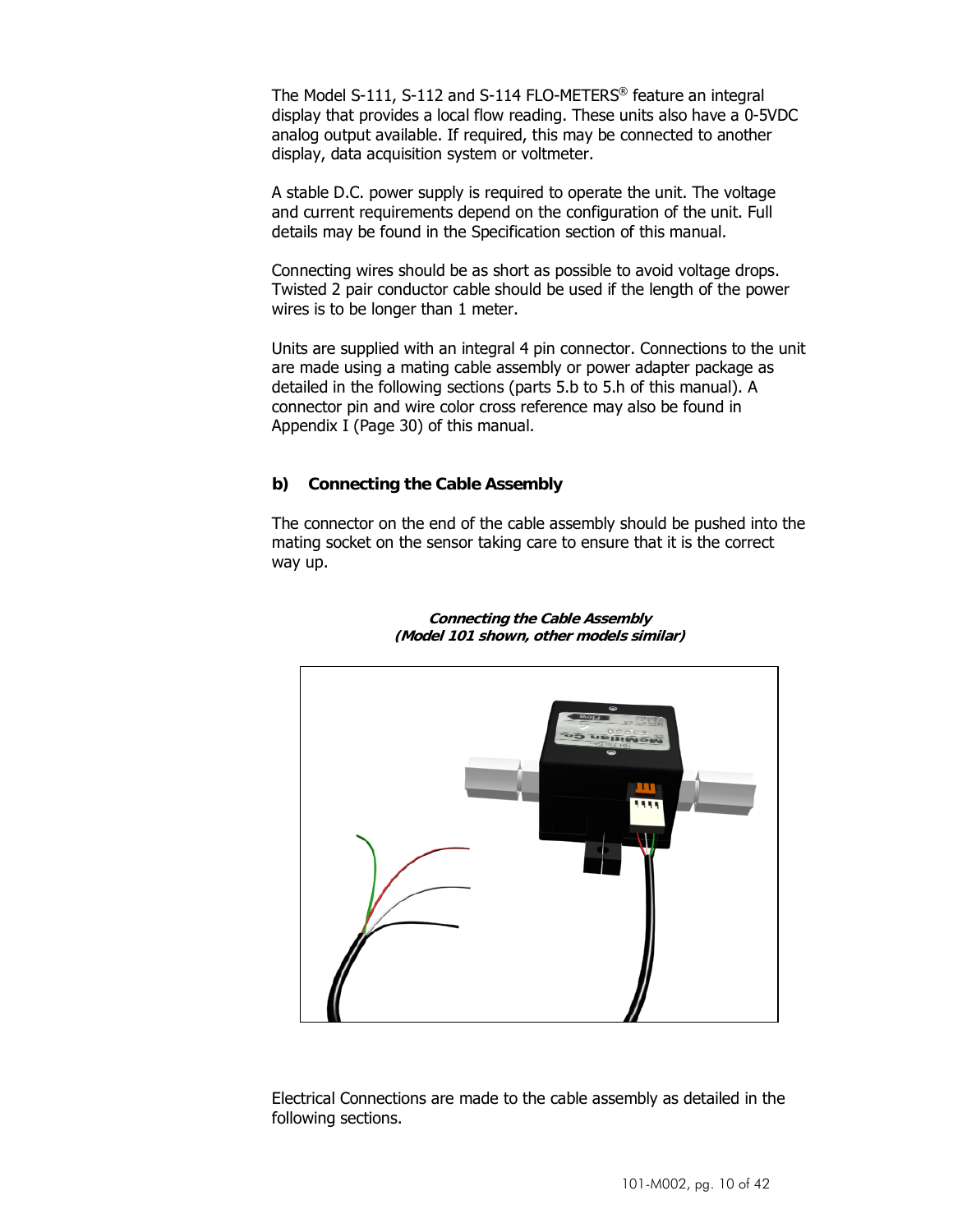### **c) Electrical Connections – Voltage Output Units (Standard Accuracy)**

The cable assembly should be connected to the sensor as detailed in section 5(b) above. Power should not be applied to the sensor until all the connections have been made and checked. Electrical connections should be made as follows:



**Wiring Schematic For Voltage Output Units.** 

The **RED** wire should be connected to the Positive of the power source.

The **BLACK** wire should be connected to the Negative ( Ground ) of the power source.

The **WHITE** wire provides the signal output and should be connected to the positive terminal of the display, data acquisition system or voltmeter with an impedance of greater than 2500Ω (Ohms).

The **GREEN** wire (if present) is NOT used

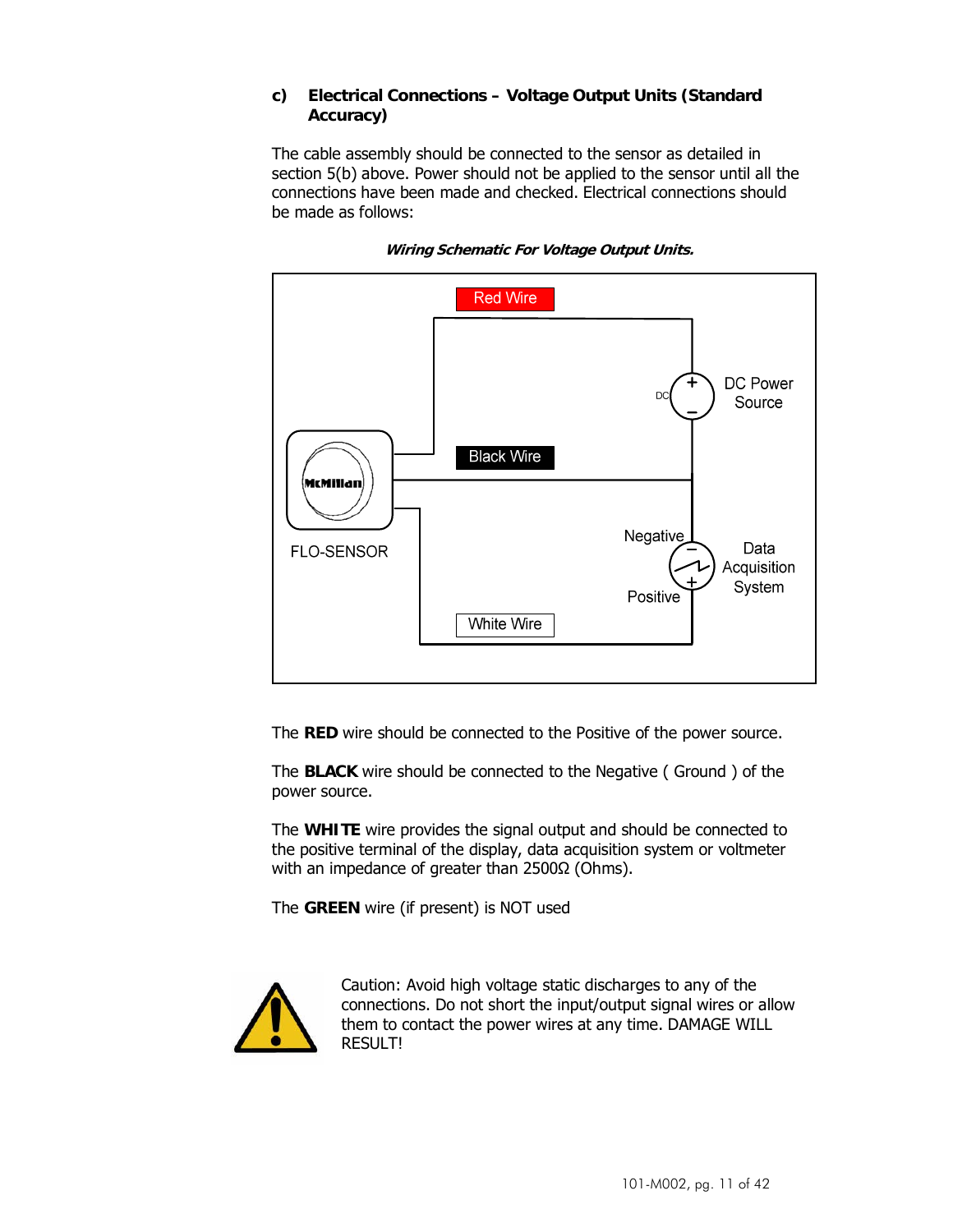## **d) Electrical Connections – Voltage Output Units With Improved Accuracy (H Suffix Only)**

The cable assembly should be connected to the sensor as detailed in section 5(b) above. Power should not be applied to the sensor until all the connections have been made and checked. Electrical connections should be made as follows:



**Wiring Schematic For Voltage Output Units (H Suffix ONLY).** 

The **RED** wire should be connected to the Positive of the power source.

The **BLACK** wire should be connected to the Negative ( Ground ) of the power source.

The **WHITE** wire provides the signal output and should be connected to the positive terminal of the display, data acquisition system or voltmeter with an impedance of greater than 2500Ω (Ohms).

The **GREEN** wire should be connected to the Negative ( Ground ) of the display, data acquisition system or voltmeter

For improved accuracy units with both Voltage and Pulse outputs ("T" suffix) please see section 5(e) below.

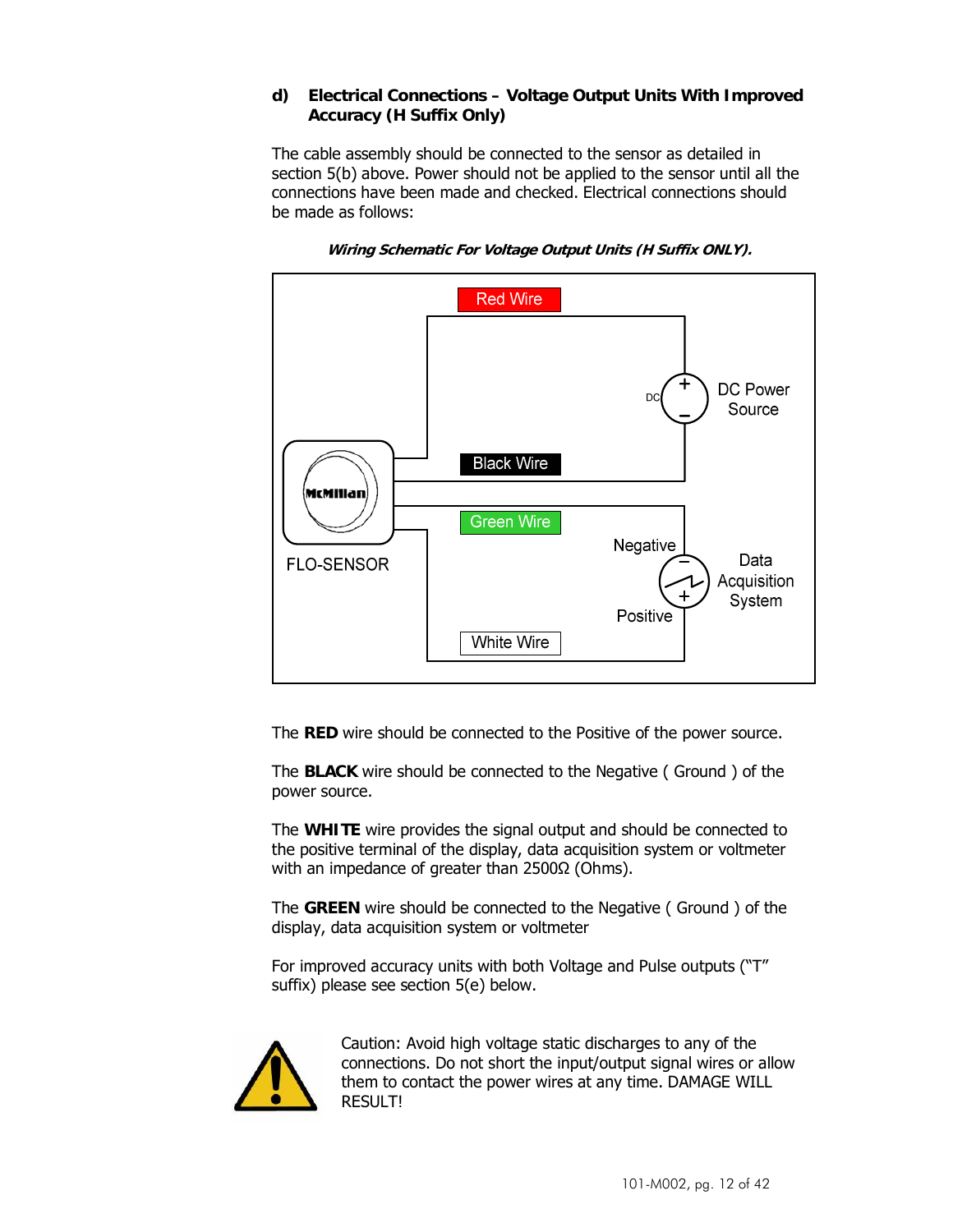### **e) Electrical Connections –Units with Both Voltage and Pulse Outputs**

The cable assembly should be connected to the sensor as detailed in section 5(b) above. Power should not be applied to the sensor until all the connections have been made and checked. Electrical connections should be made as follows:



**Wiring Schematic For Voltage and Pulse Output.** 

The **RED** wire should be connected to the Positive of the power source.

The **BLACK** wire should be connected to the Negative ( Ground ) of the power source.

The **WHITE** wire provides the signal output and should be connected to the positive terminal of the display, data acquisition system or voltmeter with an impedance of greater than 2500Ω (Ohms).

The **GREEN** wire ("T" option only) is the pulse output and should be connected to the Positive terminal of the data acquisition system with an impedance of greater than 10KΩ (Ohms).

The PULSE and VOLTAGE output may be monitored simultaneously.

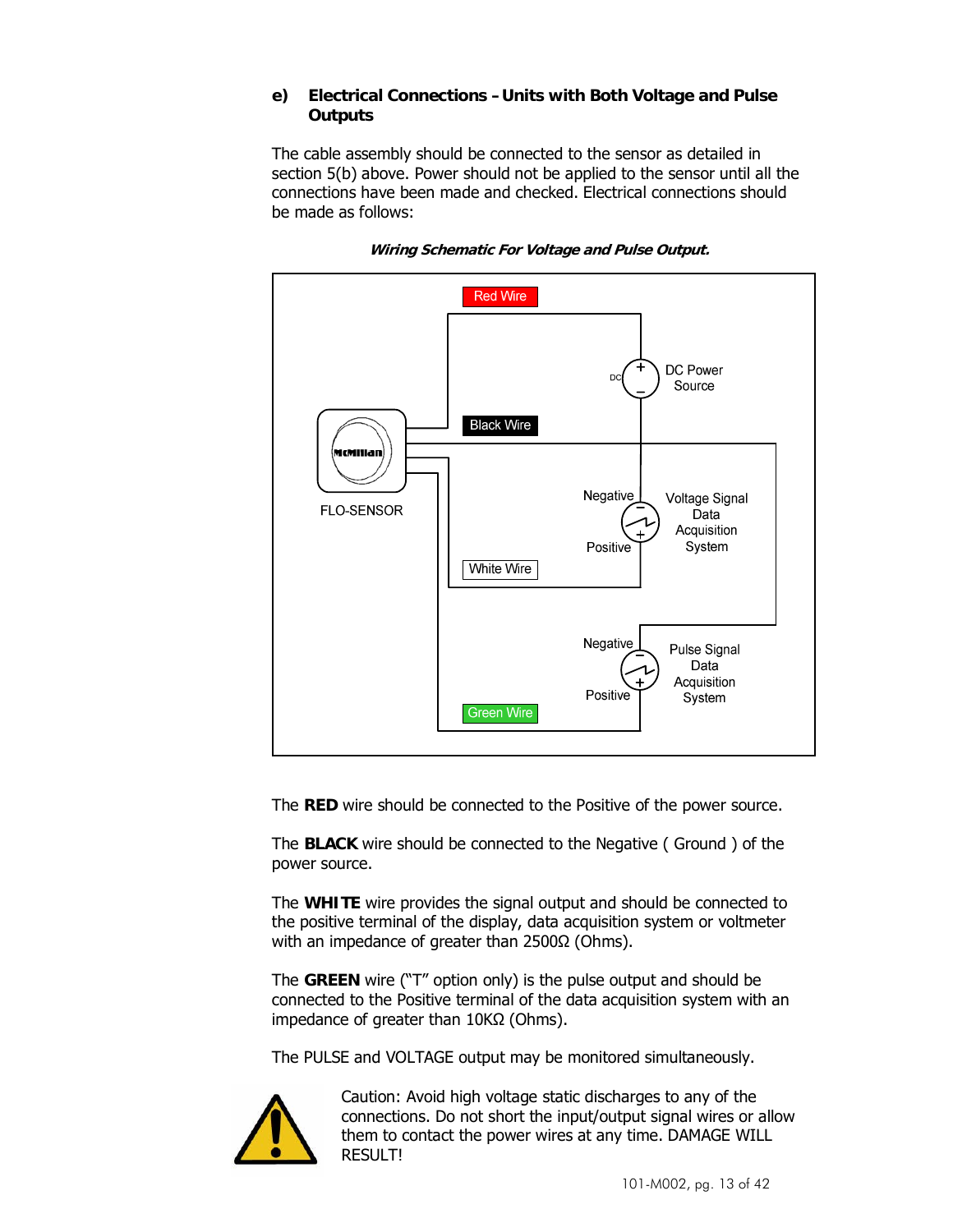## **f) Electrical Connections – Current Output Units (Model 107)**

The Model 107 provides a 4-20mA active current output proportional to the flow rate.

The cable assembly should be connected to the sensor as detailed in section 5(b) above. Power should not be applied to the sensor until all the connections have been made and checked. Electrical connections should be made as follows:



**Wiring Schematic For Model 107.** 

The **RED** wire should be connected to the Positive of the power source.

The **BLACK** wire should be connected to the Negative ( Ground ) of the power source.

The **WHITE** wire provides the signal output (active current) and should be connected to the positive terminal of the display, data acquisition system or current meter with an impedance of 0 - 500Ω (Ohms).

The **GREEN** wire is NOT used.

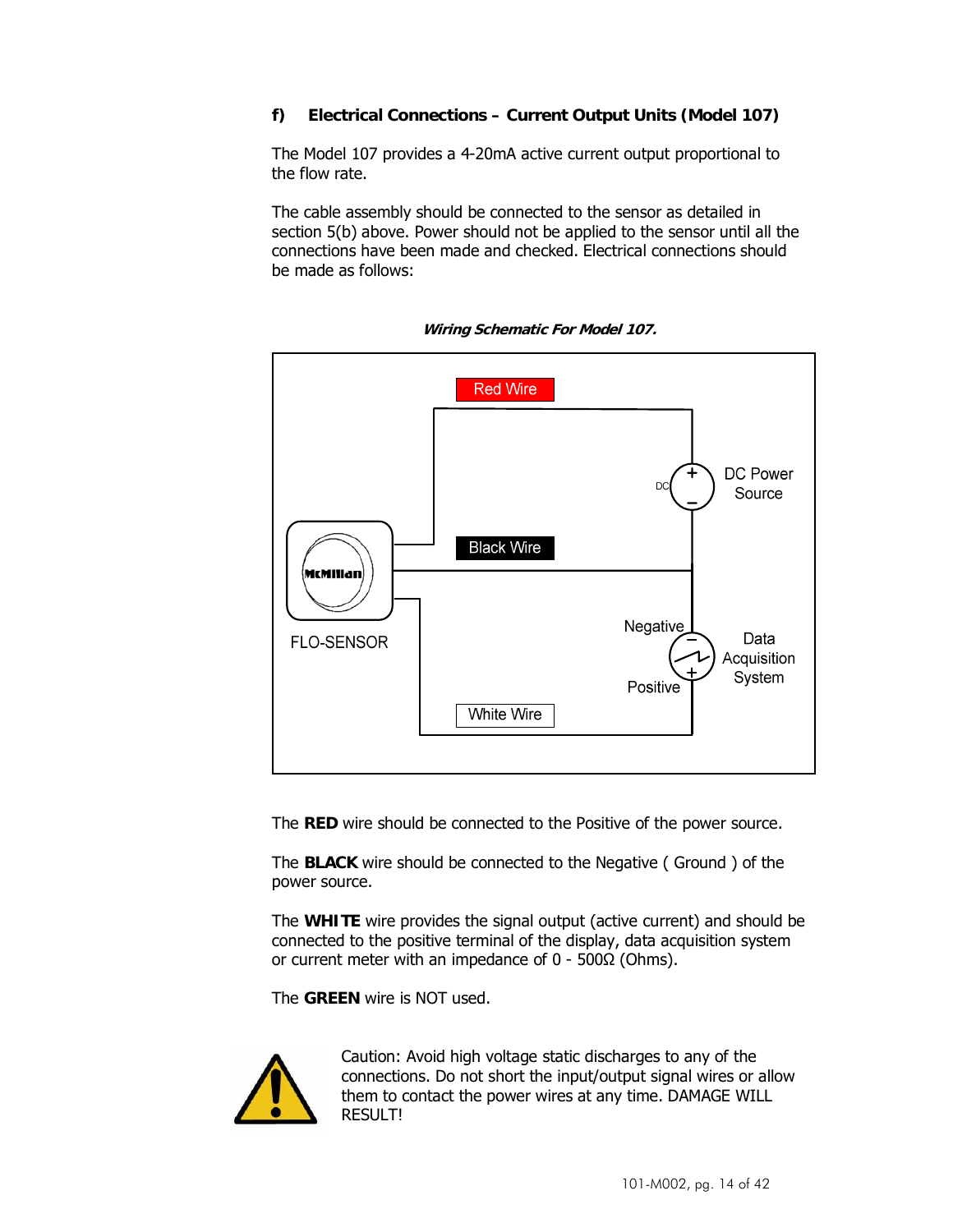## **g) Electrical Connections – Current Output Units (Model 107) With Improved Accuracy (H Suffix ONLY)**

The Model 107 provides a 4-20mA active current output proportional to the flow rate.

The cable assembly should be connected to the sensor as detailed in section 5(b) above. Power should not be applied to the sensor until all the connections have been made and checked. Electrical connections should be made as follows:



**Wiring Schematic For Model 107 With Improved Accuracy Option (H Suffix)** 

The **RED** wire should be connected to the Positive of the power source.

The **BLACK** wire should be connected to the Negative ( Ground ) of the power source.

The **WHITE** wire provides the signal output (active current) and should be connected to the positive terminal of the display, data acquisition system or current meter with an impedance of 0 - 500Ω (Ohms).

The **GREEN** wire should be connected to the Negative ( Ground ) of the display, data acquisition system or current meter.

![](_page_14_Picture_9.jpeg)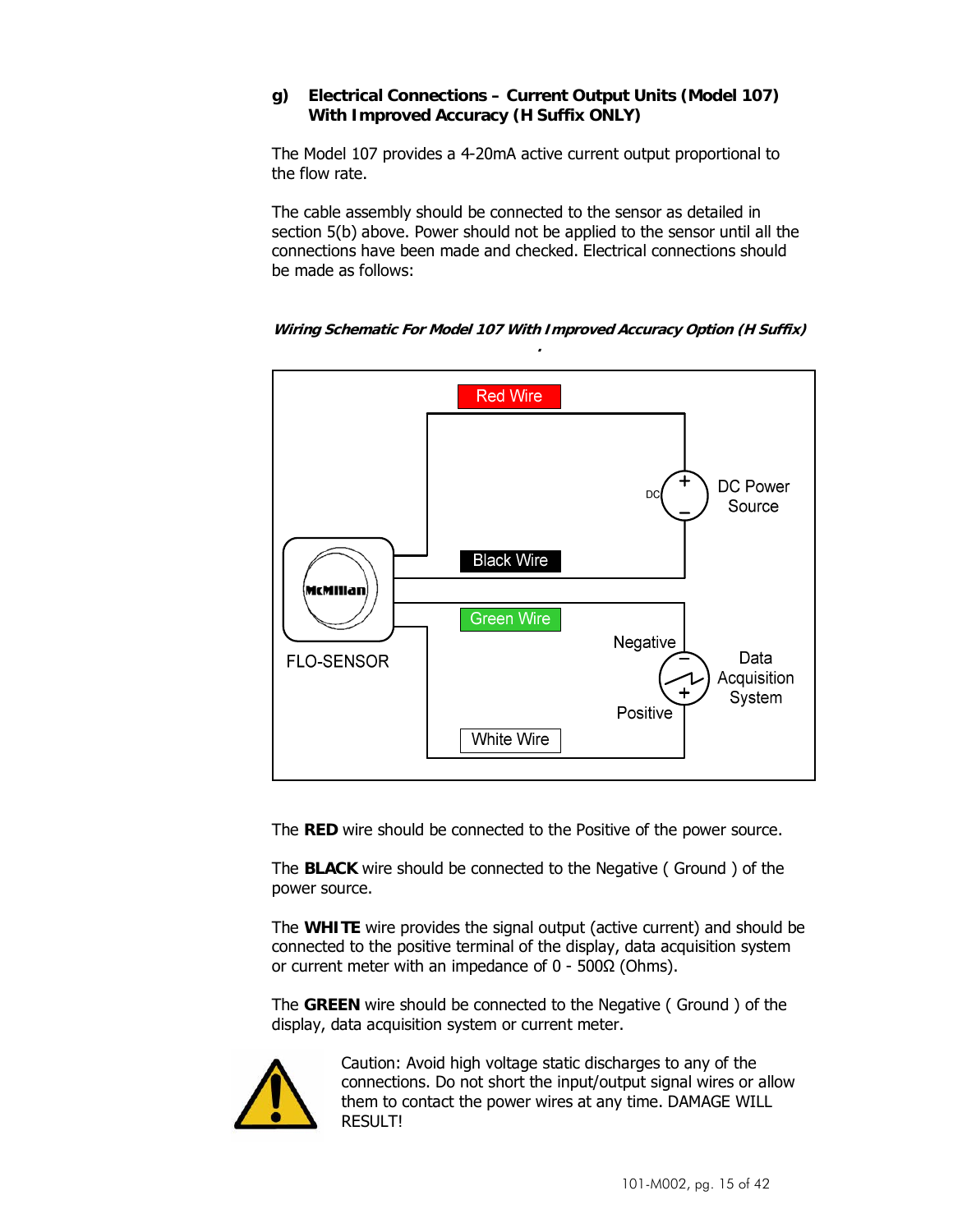## **h) Using a 0-5VDC Output Power Adapter Package.**

An optional 0-5VDC Output Power Adapter Package is available for use with the Model 101, 102, 104, S-111, S-112 and S-114. This consists of a power source (115VAC or 230VAC) and cable assembly with pig-tail (soldered wire) ends for the signal output. This should be assembled as shown in the following diagram.

> **Connecting the Power Adapter to the Flow Sensor (Model 101 shown, other models similar)**

![](_page_15_Picture_3.jpeg)

Electrical connections to the cable assembly should be made as follows:

**YELLOW WIRE**: This provides the 0-5VDC signal output and should be connected to the positive terminal of the display, data acquisition system or voltmeter with an impedance of greater than 2500Ω (Ohms).

**GREEN WIRE**: For Pulse output units ("T" suffix only) the green wire provides the pulse output and should be connected to the positive terminal of the data acquisition system with an impedance of greater than 10KΩ (Ohms).

**WHITE WIRE:** This is the signal negative and should be connected to the negative (ground) terminal of the voltmeter, display or data acquisition system.

![](_page_15_Picture_8.jpeg)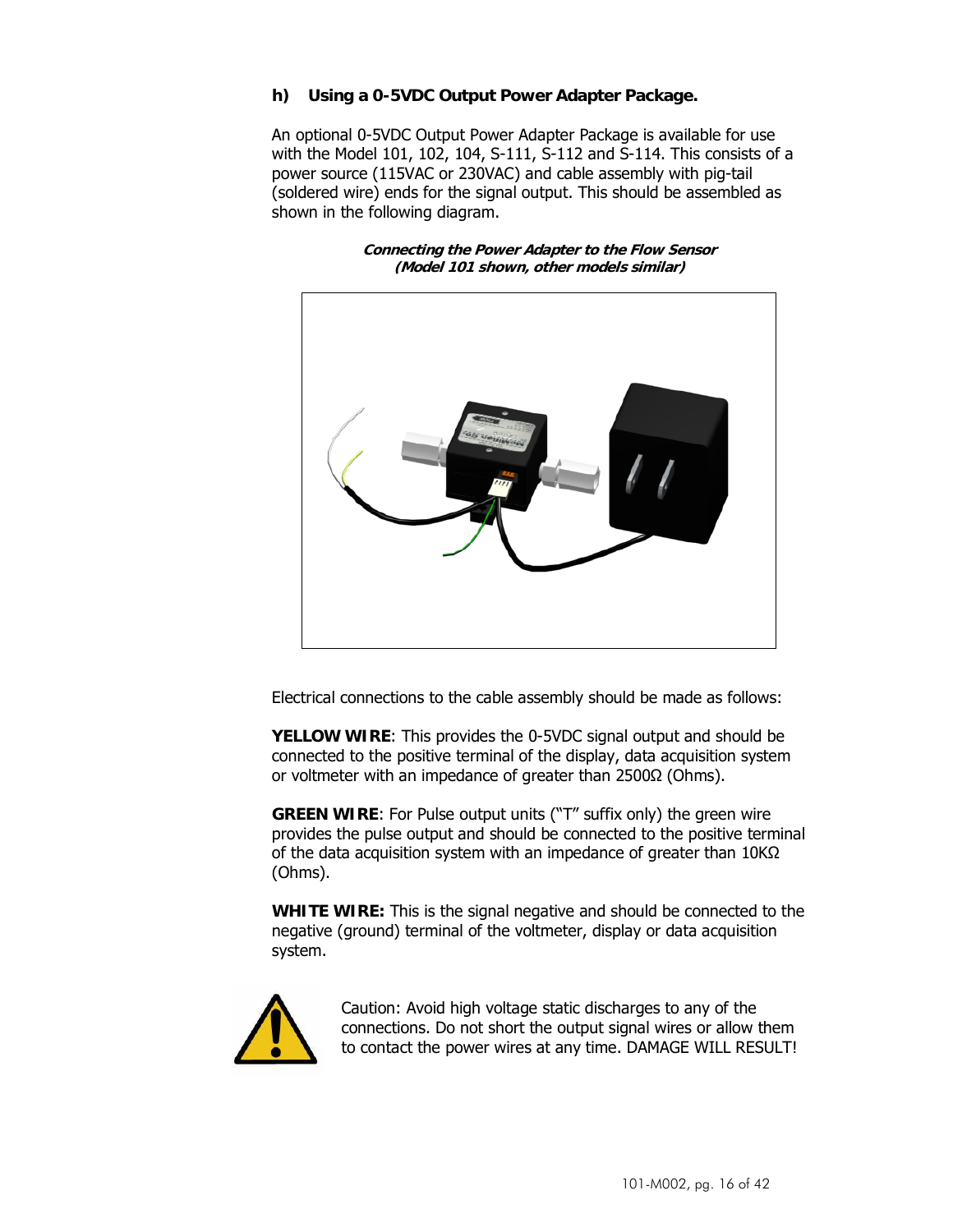## **i) Using a 4-20mA Output Power Adapter Package (Model 107).**

An optional 4-20mA Output Power Adapter Package is available for use with the Model 107. This consists of a power source (115VAC or 230VAC) and cable assembly with pig-tail (soldered wire) ends for the signal output. This should be assembled in the same way as the 0-5VDC Output Power Adapter Package shown in Section (f) above. The 4-20mA output may be connected to a display, data acquisition system or current meter. Wiring connections should be made as follows:

The **YELLOW** wire of the cable assembly provides the 4-20mA (active current) signal output and should be connected to the positive terminal of a display, data acquisition system or current meter with an impedance of 0 - 500Ω (Ohms).

The **GREEN** wire of the cable assembly is not used

The **WHITE** wire of the cable assembly is the signal negative and should be connected to the negative (ground) terminal of the current meter, display or data acquisition system.

![](_page_16_Picture_5.jpeg)

Caution: Avoid high voltage static discharges to any of the connections. Do not short the output signal wires or allow them to contact the power wires at any time. DAMAGE WILL RESULT!

#### **j) Using a 4-20mA Output Signal Converter Package (D-24 VDC).**

An optional 4-20mA Output Signal Converter Package is available for use with the Model 101, 102, 104, S-111, S-112 and S-114. This consists of a signal converter, a cable assembly to connect the converter to the sensor and a cable assembly to connect to the 4-20mA (active current) output signal. The signal converter requires 24VDC power to operate. This package should be assembled as shown in the following diagram.

![](_page_16_Figure_9.jpeg)

**Assembling the D-24VDC 4-20mA Signal Converter Package (Model 101 shown, other models similar)**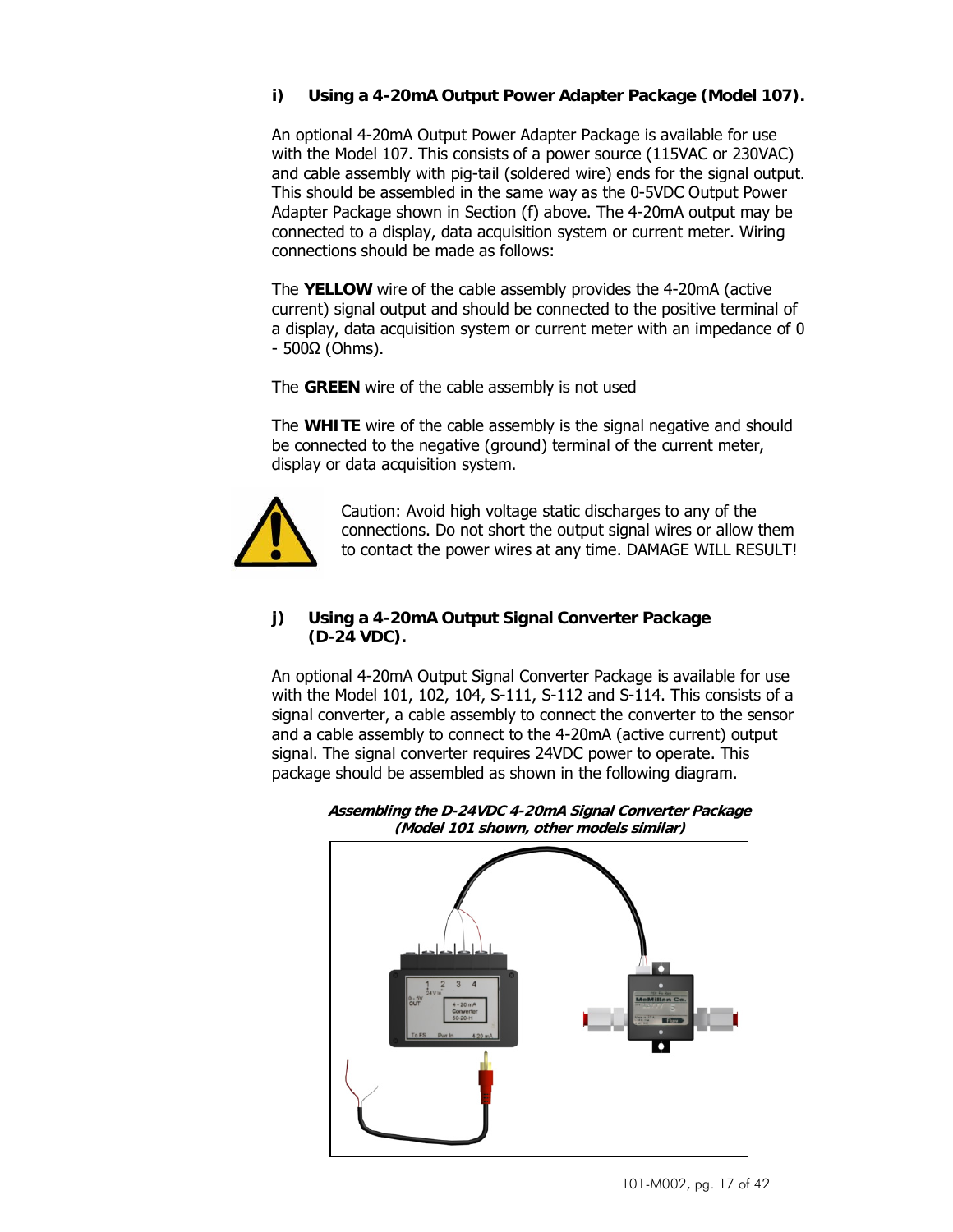i) Electrical connections to the **FLOW SENSOR** cable assembly

The **RED** wire should be connected to **PIN 4** of the signal converter unit.

The **BLACK** wire should be connected to **PIN 2** of the signal converter unit.

The **WHITE** wire should be connected to **PIN 3** of the signal converter unit.

The **GREEN** wire (if present) is NOT used

ii) Connecting a power supply.

A stable low noise 24 VDC power supply should be connected to the signal converter as follows:

**PIN 1** of the signal converter unit should be connected to the Positive of the power source.

**PIN 2** of the signal converter unit should be connected to the Negative (Ground) of the power source.

iii) Electrical connections to the **4-20mA FLOW SIGNAL OUTPUT** cable assembly:

The **CENTER** wire of the cable assembly provides the 4-20mA (active current) signal output and should be connected to the positive terminal of the display, data acquisition system or current meter with an impedance of 0 - 500Ω (Ohms).

The **SHIELD** wire of the cable assembly is the signal negative and should be connected to the negative (ground) terminal of the current meter, display or data acquisition system.

![](_page_17_Picture_12.jpeg)

Caution: Avoid high voltage static discharges to any of the connections. Do not short the output signal wires or allow them to contact the power wires at any time. DAMAGE WILL RESULT!

## **C. Operation**

![](_page_17_Picture_15.jpeg)

**CAUTION: USE WITH LIQUIDS ONLY. FLOWING GAS OR AIR THROUGH YOUR FLO-SENSOR® OR FLO-METER® WILL DAMAGE THE MICRO-TURBINE ASSEMBLY. THIS TYPE OF DAMAGE WILL NOT BE REPAIRED UNDER WARRANTY.**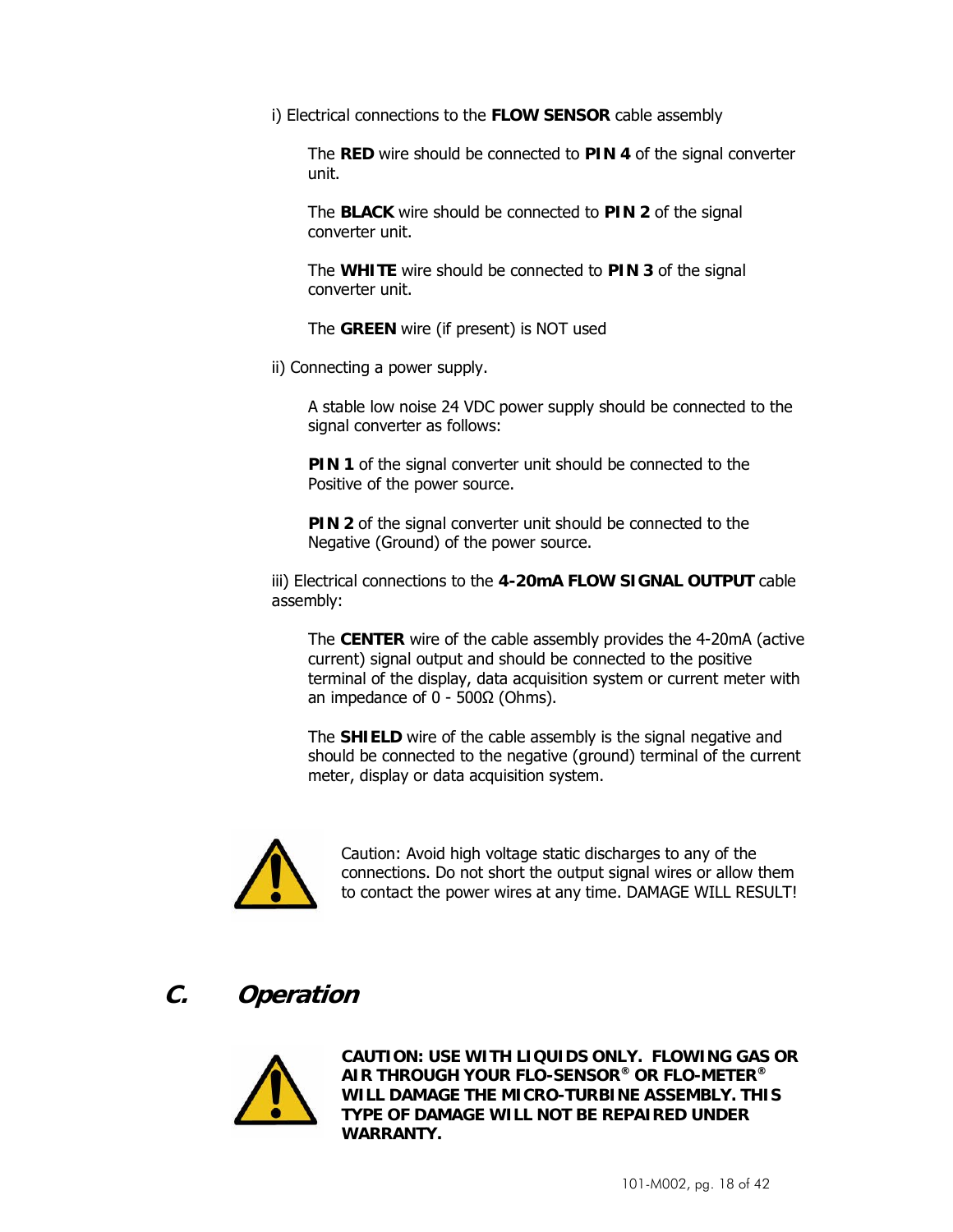## **1. Start Up**

Before applying power to the unit check all tubing and electrical connections. Once correct installation is verified switch on the power.

#### **2. Entrapped Air or Gas**

There may be a lot of air or gas trapped in your FLO-SENSOR® or FLO-METER<sup>®</sup> after installation. This will usually escape the unit when flow (within the range of the unit) is first started.

![](_page_18_Picture_4.jpeg)

Caution: The system should be primed with liquid and flow started gradually. This will prevent trapped air or gas from being forced through the sensor at a high velocity that may damage the sensor.

If gas remains entrapped in the unit it may be necessary to elevate the outlet tubing above the inlet of the FLO-METER® or FLO-SENSOR®. This should enable the trapped gas to escape the unit. The FLO-SENSORS<sup>®</sup> or  $FLO-METERS<sup>®</sup>$  may be returned to it's original position once all the gas has escaped.

If elevating the outlet tubing does not work, block or pinch the outlet tube whilst there is flow in the system. After approximately 5 seconds, release the restriction to allow normal flow. Doing this will build up pressure in the flow path that when released will help remove the entrapped gas. Repeat this until the entrapped gas is removed form the unit.

#### **3. Flow Readings**

McMillan FLO-SENSORS® provide a 0-5VDC, or 4-20mA, or 0-5VDC and pulse output (T option) proportional to the flow rate. The type of output signal is detailed in the part number reference and on the calibration certificate.

The Model S-111, S-112 and S-114 FLO-METERS® feature an integral display that provides a local flow reading and a 0-5VDC analog output.

Each FLO-SENSOR® or FLO-METER® is factory calibrated for a specific flow range. The flow range is shown on the unit's label and calibration certificate. Units are calibrated using deionized water as the reference media.

### **a) 0-5VDC Analog Outputs**

By monitoring the voltage output signal it is possible to determine the flow rate of the liquid. Units are configured so that an output signal of 5.0VDC is provided when the maximum flow (i.e. Full Scale flow) is passing through the unit. The output signal is linear and scaleable enabling calculation of flow rates within the sensor's range. For example: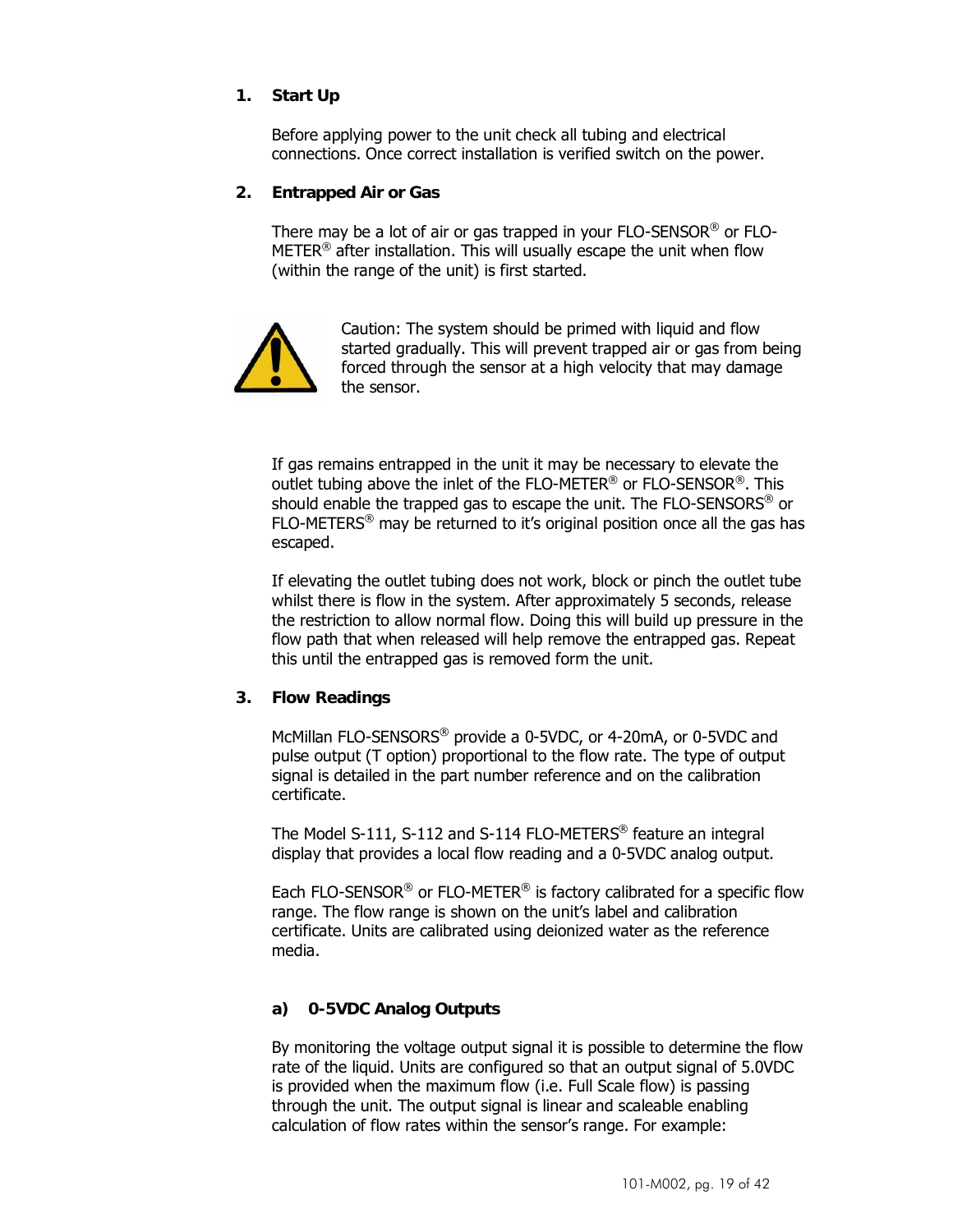For a flow range of 50-500ml/min (Range 5) : At 500ml/min the output signal would be 5VDC If the output signal were 3.5VDC then the flow rate would be:  $500 \div 5 \times 3.5 = 350$ ml/min

If the maximum flow rate is exceeded non-linear and inaccurate readings will result.

## **b) Pulse Outputs**

By monitoring the Pulse output frequency it is possible to determine the flow rate of the liquid. The pulse frequency for maximum flow through the unit (i.e. full scale flow) is detailed on the calibration certificate. This differs from unit to unit. This output is approximately linear and scaleable within the sensor's range. For example:

For a flow range of 1.0-10.0l/min (Range 9) : The calibration certificate gives the following: At 10.0l/min the pulse output signal is 312Hz At 5.0l/min the pulse output signal is 150Hz At 2.0l/min the pulse output signal is 58Hz If the output signal were 120Hz then the flow rate would be:  $5.0 \div 150 \times 120 = 4.0$  l/min (using the closest calibration point)

## **c) 4-20mA Outputs**

By monitoring the current output signal it is possible to determine the flow rate of the liquid. Units are configured so that an output signal of 20mA is provided when the maximum flow (i.e. Full Scale flow) is passing through the unit. The output signal is 4mA when there is zero flow through the unit. The output signal is linear and scaleable enabling calculation of flow rates within the sensor's range. For example:

For a flow range of 20-200ml/min (Range 4) :

At 200ml/min the output signal would be 20mA

If the output signal were 9mA then the flow rate would be:

 $200 \div (20-4) \times 9 = 112.5$ ml/min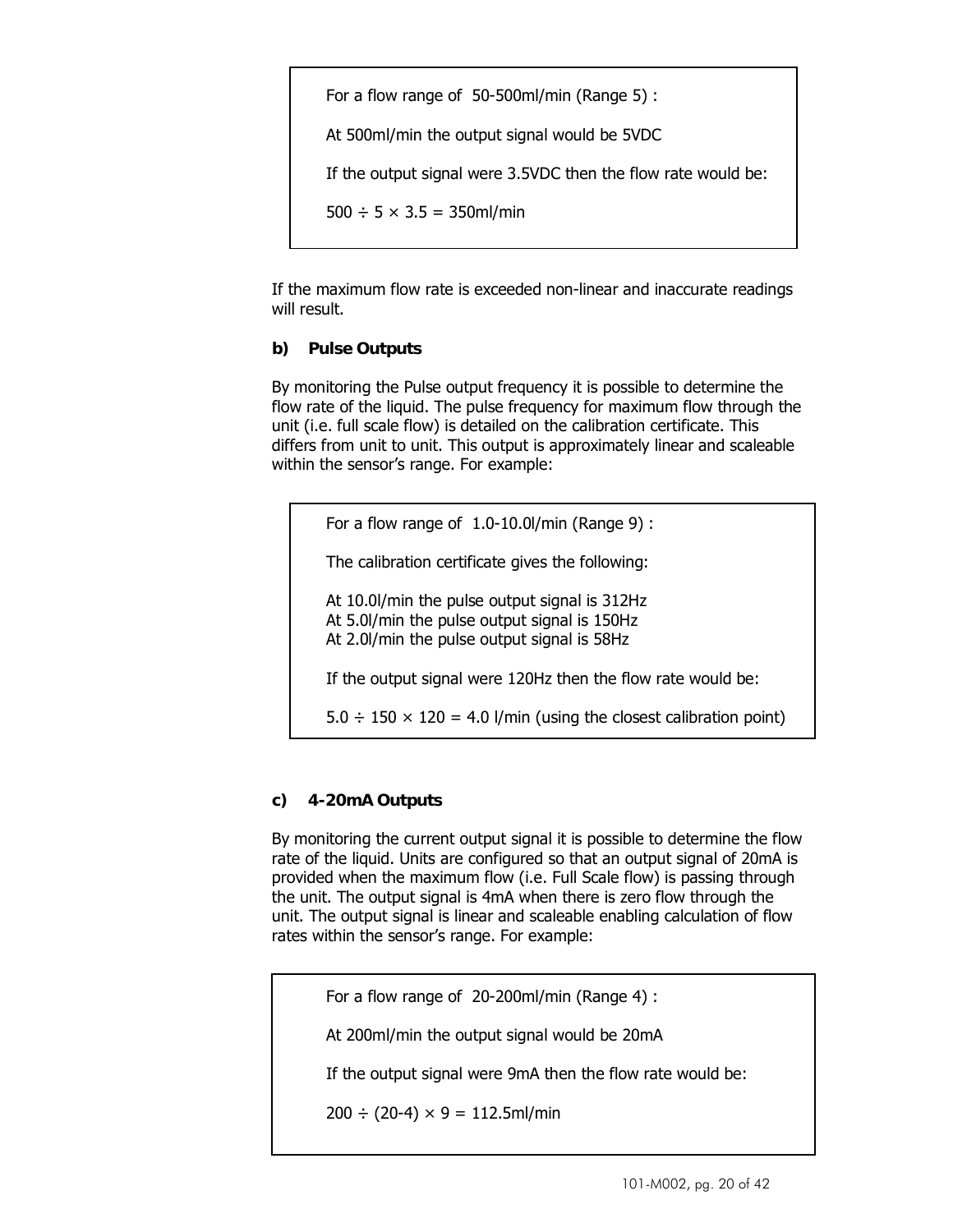## **d) Units With an Integral Display**

The Model S-111, S-112 and S-114 feature an integral 3 ½ digit LCD display. This is configured to read in ml/min for flow ranges 2-5 and in l/min for flow ranges 6-9. The display will only operate if power is applied to the unit.

Flow readings may be taken directly from the display or by monitoring the 0-5VDC analog output provided by using a cable assembly or power adapter package (see above).

![](_page_20_Picture_3.jpeg)

**LCD Flow Display (Model S-114 shown, other S Series models similar)** 

**4. Operating at Flow Rates Outside the Calibrated Flow Range** 

![](_page_20_Picture_6.jpeg)

**CAUTION: If the flow through the unit exceeds 120% of the maximum rated (full scale) flow the unit may be damaged. This type of damage will not be repaired under** 

Flow measurement is only accurate within the calibrated flow range for the unit. This is detailed on the calibration certificate. The unit will still operate, to some degree, outside this flow range.

Results obtained when operating outside the specified range of the unit are not accurate but may be considered repeatable.

## **a) Flows Above the Maximum Rated Flow.**

If the flow rate is above the maximum rated (or full scale) flow, the unit will still operate and provide an output signal proportional to the flow rate.

Flows must not exceed 120% of the maximum rated flow or the unit may be damaged.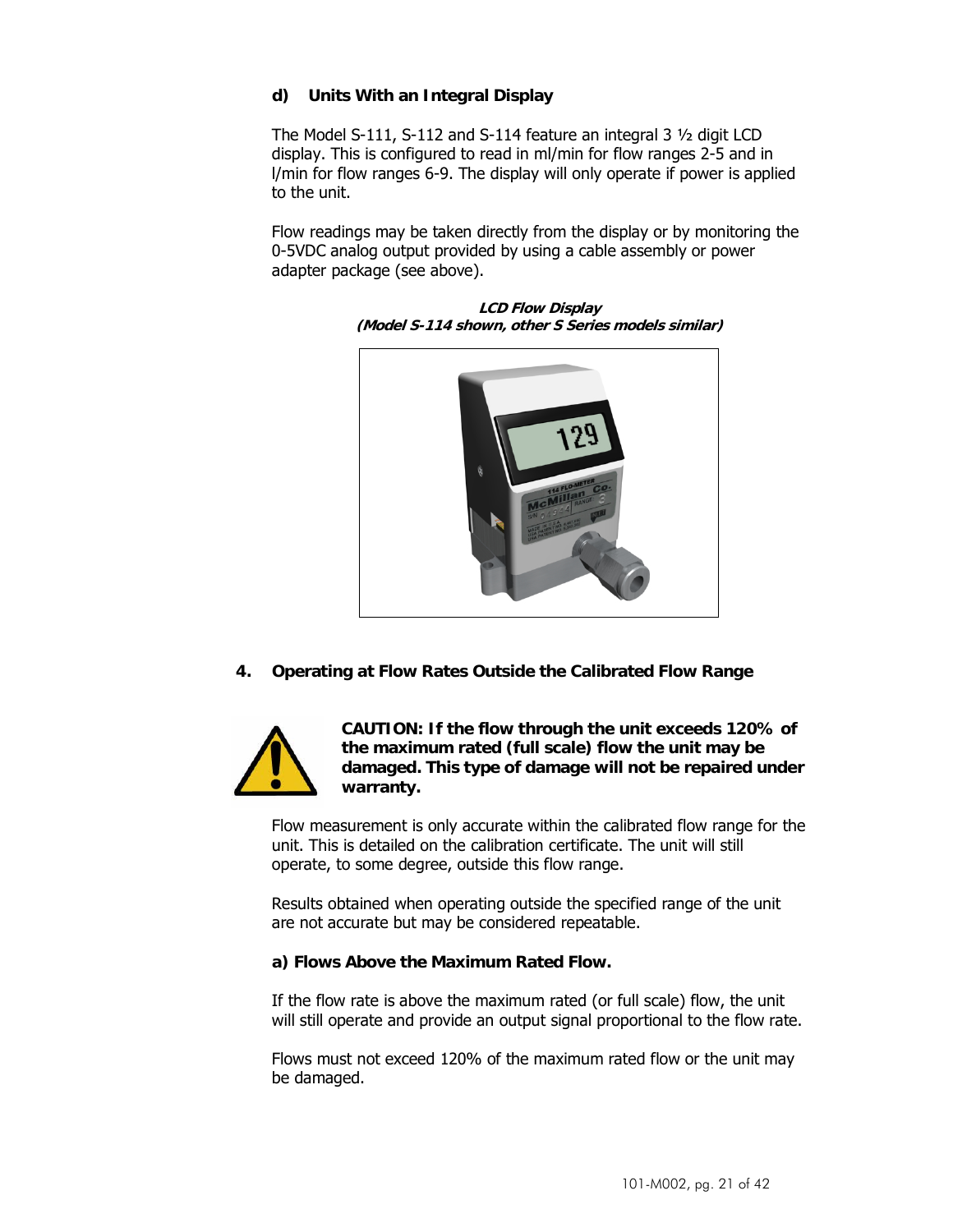#### **b) Flows Below the Minimum Rated Flow.**

Signal outputs may be obtained at flow rates below the minimum specified for your unit. The amount of flow that may be measured below the minimum specified varies from unit to unit.

#### **5. Zero Adjustments**

It is impossible for there to be any zero drift so zero adjustments are never required.

#### **6. Recalibration**

The calibration of the FLO-SENSORS® or FLO-METERS® may be easily verified using empirical methods.

It should be noted that the use of empirical methods outside a certified calibration laboratory is subject to inaccuracy and error. These methods should only be used to gain an indication of a sensor's performance. Please contact the McMillan Service Department if accurate, certified recalibration is required.

A typical empirical calibration check may be carried out as follows:

Carefully adjust the flow rate so that the maximum output signal is obtained. With the flow rate constant, liquid flowing through the unit should be gathered in a container over a timed interval. The total volume flowed over the timed period should then be measured using a measuring cylinder. The actual flow rate (in the same units as the flow sensor calibration certificate) may then be calculated. The actual maximum flow rate should then be compared to the specified maximum flow rate to determine the error in calibration. For example:

For a flow range of 20-200ml/min (Range 4) with a 0-5VDC output:

With a constant flow and constant 5VDC output the actual volume measured over 30 seconds was 102ml.

Therefore the actual flow rate is:

 $(102 / 30) \times 60 = 204$ ml/min

The error is therefore  $204 - 200 = 4$ ml/min or  $2\%$ 

A second empirical check should be made at a flow rate below the maximum for the unit e.g. at 50% of full scale. The calculated percentage error at this flow should then be compared to the error at maximum flow. If there is a big difference in the percentage errors then the flow signal is no longer linear and the unit may be damaged (consult the McMillan Service Department).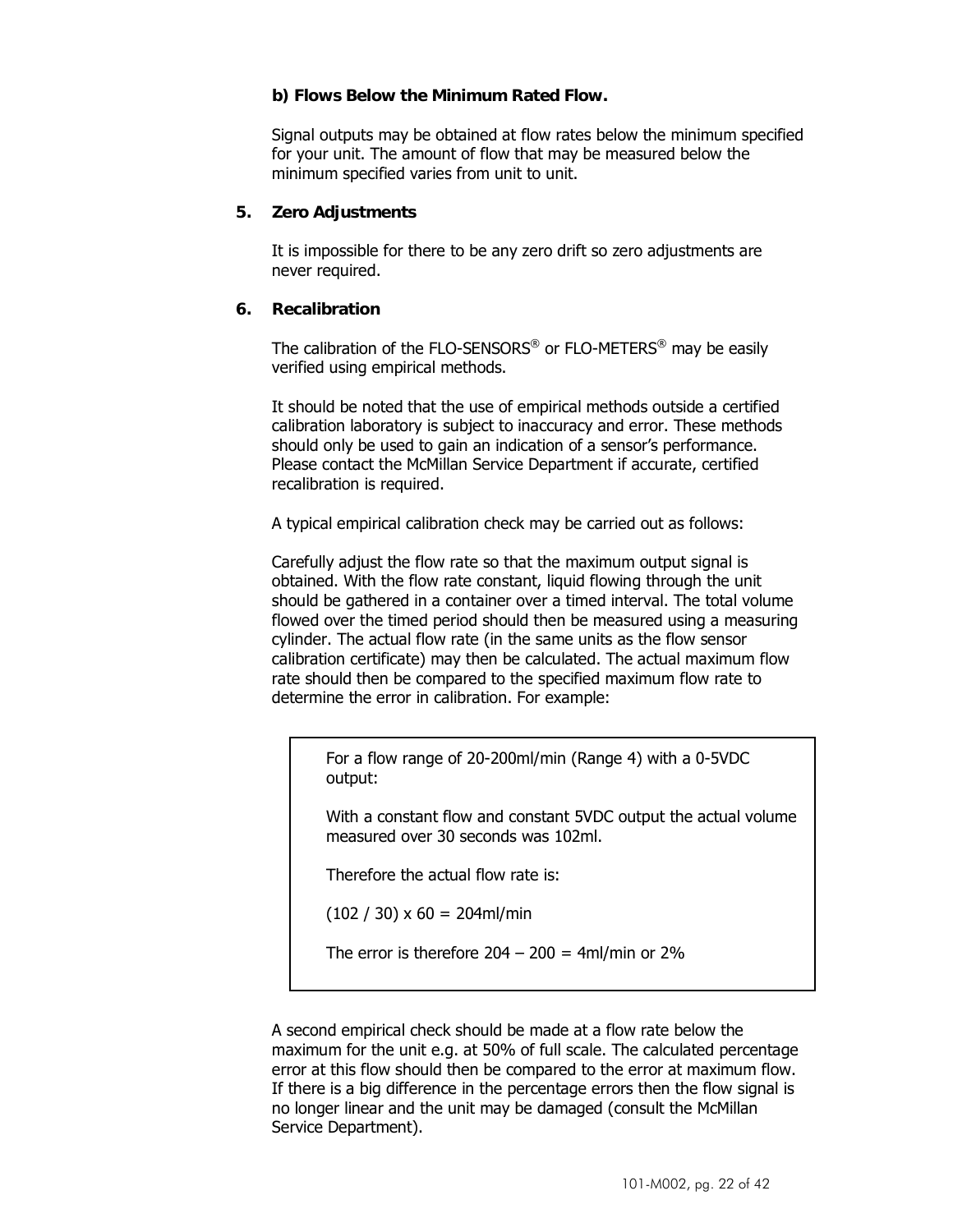Once it has been determined that the linearity is still acceptable and the error in flow reading at maximum flow has been calculated, there are 3 options:

i.) Minor adjustments to actual calibration of the FLO-SENSOR® or FLO-METER® may be made by turning the gain potentiometer on the side of the unit. For example:

For a unit with a flow range of 13-100ml/min (Range 3) and a 0-5VDC output:

With a constant flow and constant 5VDC output the actual volume measured over 60 seconds was 103ml.

The correct voltage output for a flow of 103 ml/min is:

 $(5/100) \times 103 = 5.15$  V

With the flow at a constant 103 ml/min the gain potentiometer should be carefully adjusted so that a voltage output reading of 5.15 V is obtained.

If the unit cannot be suitably adjusted please contact the McMillan Service Department. Pulse outputs are not adjustable.

![](_page_22_Figure_8.jpeg)

![](_page_22_Picture_9.jpeg)

ii.) Adjust the scaling endpoints in the display or data acquisition system. For example: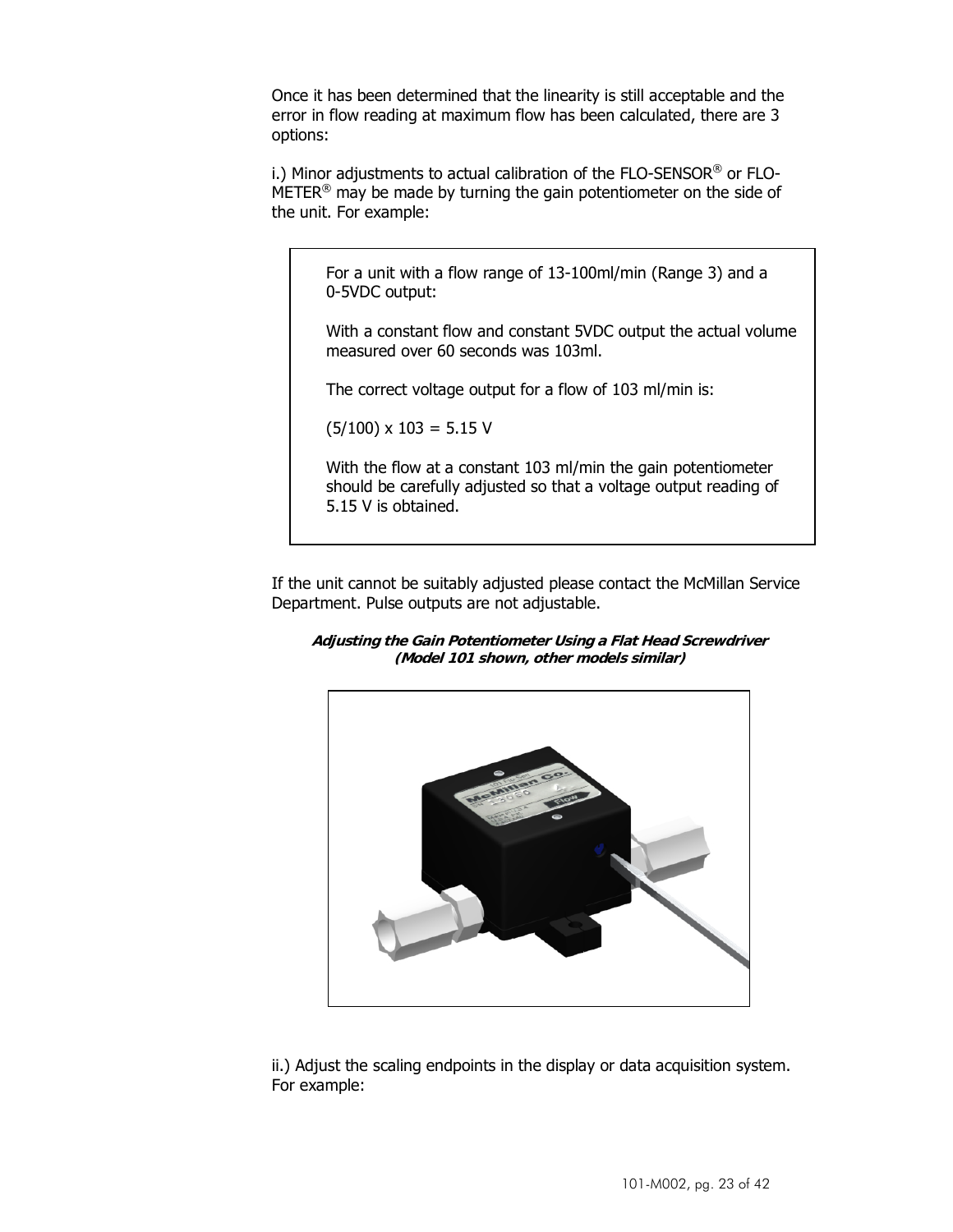For a flow range of 50-500ml/min (Range 5) with a 0-5VDC output:

With a constant flow and constant 5VDC output the actual volume measured over 60 seconds was 405ml.

Therefore the actual flow rate is:

 $(405 / 60) \times 60 = 405$ ml/min

The display or data acquisition system may now to configured as follows:

 $0$  VDC = Zero flow  $5VDC = 405ml/min$ 

iii.) Apply the error factor to each flow reading taken. For example:

For a flow range of 0.2-2.0l/min (Range 7) connected to a display: With a constant flow rate of 2.0 l/min on the display, the actual volume measured over 20 seconds was 0.7l Therefore the actual flow rate is:  $(0.7 / 20) \times 60 = 2.1$  l/min The error is therefore  $2.1 - 2.0 = 0.1$  l/min or 5% If the display shows an uncorrected flow rate of 1.4 l/min then : Corrected flow rate = Uncorrected flow rate + error =  $1.4 + 5\%$  = 1.47 l/min

## **7. Calibrating FLO-SENSORS® or FLO-METERS® for Different Liquids**

McMillan FLO-SENSORS® or FLO-METERS® will operate with most translucent liquids subject to compatibility of the wetted parts. Best results are obtained with low viscosity (less than 10 centistokes) liquids. For information regarding higher viscosity liquids, contact the McMillan Service Department.

Units are calibrated with deionized water as the reference media. Using other liquids will effect the calibration. The amount of calibration error will depend on the characteristics of the liquid being flowed.

The error in flow reading (or calibration) should be calculated and utilized as detailed in section 6 above.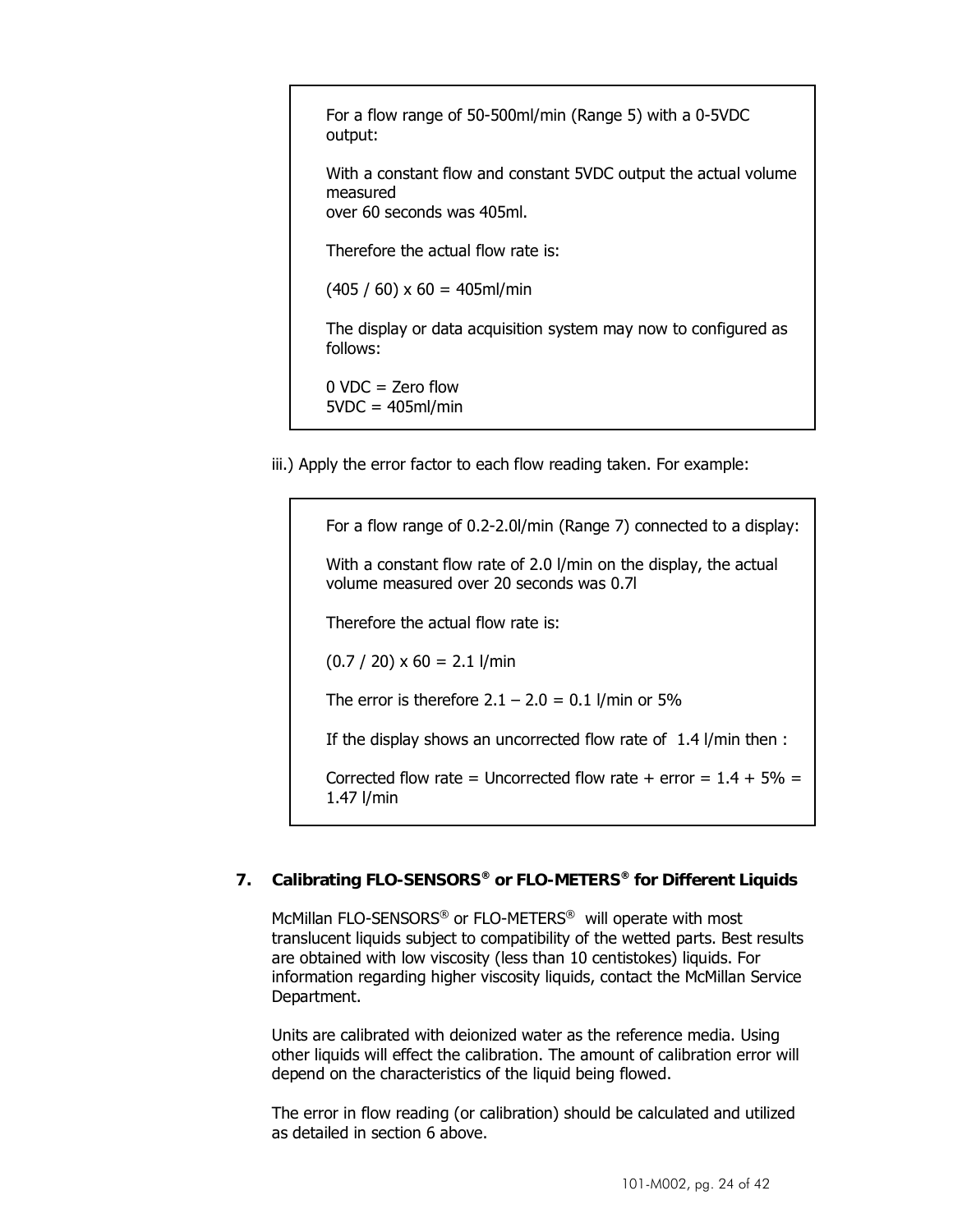## **D. Maintenance and Product Care**

**1. General** 

![](_page_24_Picture_2.jpeg)

**CAUTION: Do not disassemble your FLO-METER® or FLO-SENSOR® for any reason. If the unit appears to be malfunctioning please contact the McMillan Service Department.** 

McMillan FLO-SENSORS® and FLO-METERS® require no periodic maintenance if used within the recommended specifications.

The next recommended recalibration date is stated on the calibration certificate supplied with the unit. Please contact the McMillan Service Department for further information.

Inlet filters should be periodically checked and cleaned / replaced as necessary.

Regularly check all electrical and process connections for damage or deterioration.

If the sensor is to be stored, keep both the inlet and outlet ports sealed.

Do not store a FLO-METER<sup>®</sup> or FLO-SENSOR<sup>®</sup> with any chemical other than water (or air) inside it over an extended period of time. Prolonged exposure to chemicals other than water may lead to precipitation or corrosion.

## **2. Cleaning and Flushing**

If there is a build up of deposits or residues from the measured chemicals it may be necessary to clean or flush the unit. This should be done by flowing clean, particle free water through the unit at a flow rate, pressure and temperature within the specifications of the unit. If necessary, flow may be reversed to assist flushing.

Under no circumstances should gas or air be flowed through the unit. This will cause severe damage.

## **3. Returning Units for Repair or Recalibration**

To return a unit for repair or recalibration please contact the McMillan Service Department or follow the procedure detailed on the McMillan web site. A Return to Manufacturer Authorization (RMA) number will then be issued to enable the unit to be returned. Please note that no returns will be accepted unless the RMA number is clearly indicated on the outside of all packages.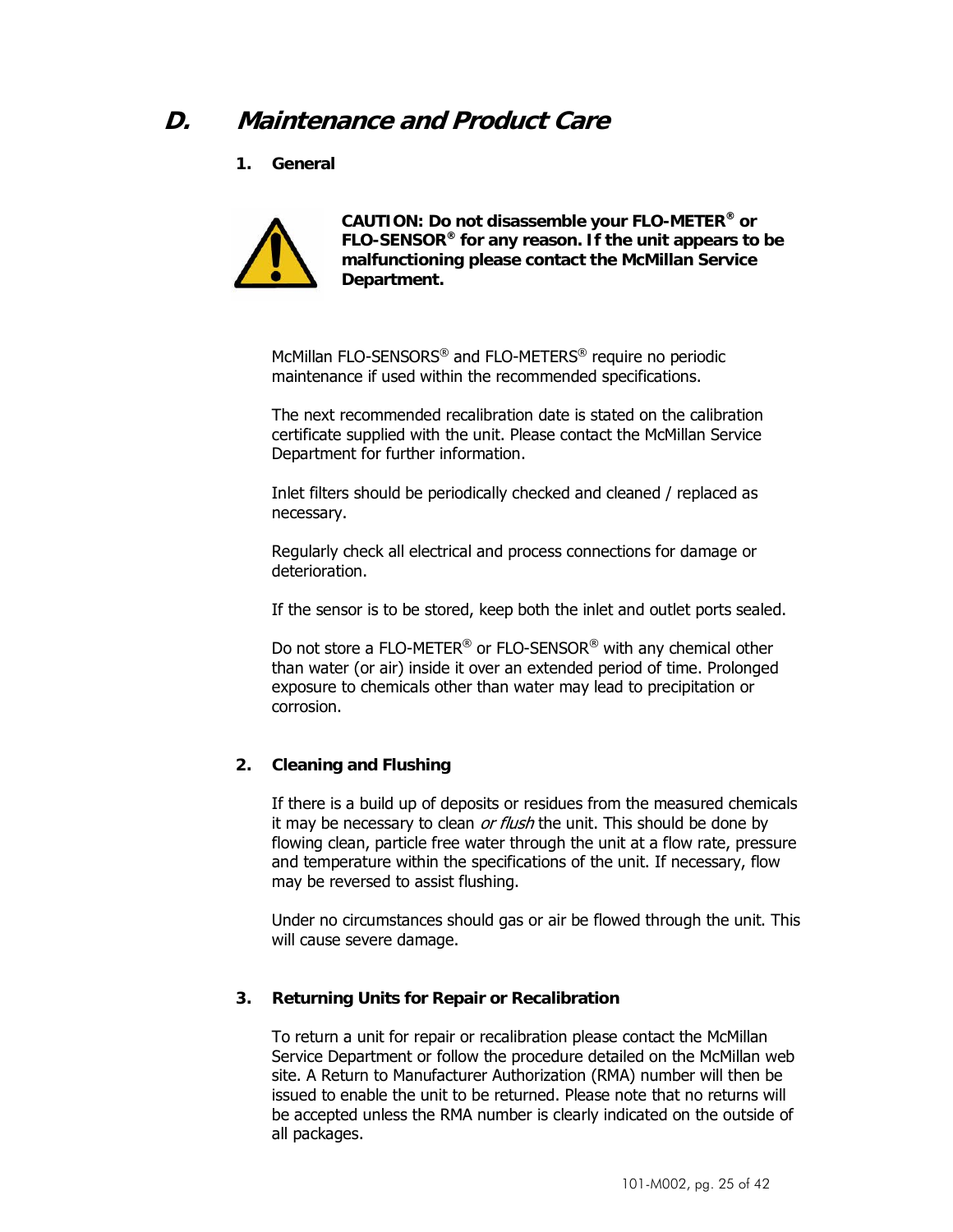Once the unit has been received it will be evaluated and the cost of any repairs / recalibration determined. Once agreement has been received to pay for all the necessary work the unit will be processed and returned. No charges will be made for Warranty Repairs (see section I).

The McMillan Service Department may be contacted as follows:

| <b>Mailing address:</b> | McMillan Company<br>P.O. Box 1340<br>Georgetown, TX 78627<br>U.S.A. |
|-------------------------|---------------------------------------------------------------------|
| <b>Phone:</b><br>Fax:   | U.S.A. (512) 863-0231<br>U.S.A. (512) 863-0671                      |
| Email:                  | tech@mcmflow.com                                                    |
| <b>Website:</b>         | www.mcmflow.com                                                     |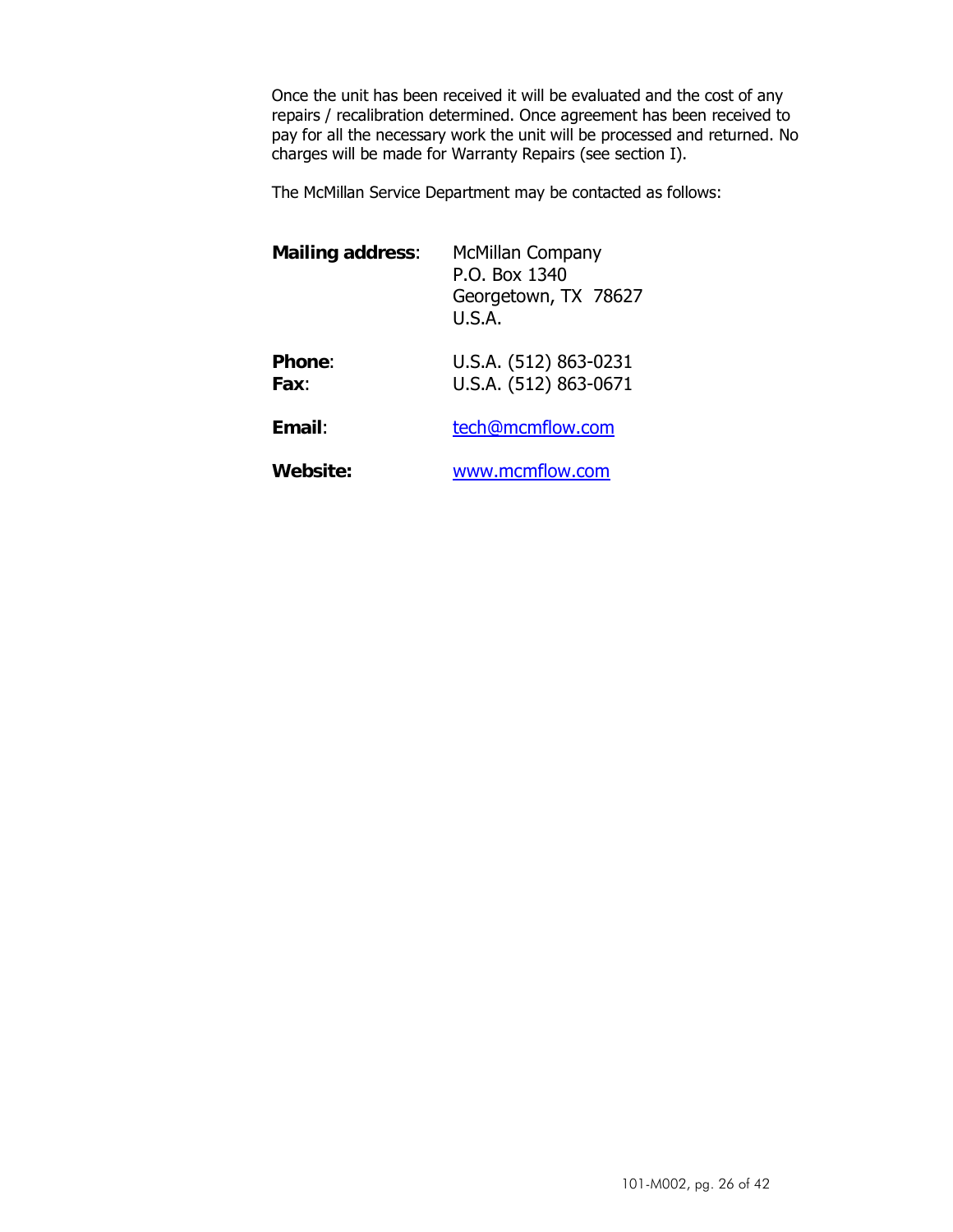# **E. Part Number Information**

| <b>DESCRIPTION</b>                                                               | <b>CODE</b>               |
|----------------------------------------------------------------------------------|---------------------------|
| Model 101 FLO-SENSOR®                                                            | 101                       |
| Model 102 FLO-SENSOR®                                                            | 102                       |
| Model 104 FLO-SENSOR®                                                            | 104                       |
| Model 107 FLO-SENSOR®                                                            | 107                       |
| Model S-111 FLO-METER <sup>®</sup>                                               | S-111                     |
| Model S-112 FLO-METER <sup>®</sup>                                               | S-112                     |
| Model S-114 FLO-METER <sup>®</sup>                                               | S-114                     |
| Flow Range (ml/min of water)                                                     |                           |
| 13-100 ml/min                                                                    | 3                         |
| 20-200 ml/min                                                                    | 4                         |
| 50-500 ml/min                                                                    | 5                         |
| 100-1000 ml/min                                                                  | 6                         |
| 200-2000 ml/min                                                                  | 7                         |
| 500-5000 ml/min                                                                  | 8                         |
| 1000-10000 ml/min                                                                | 9                         |
| Power / Output Signal                                                            |                           |
| 11.5-15.0 VDC / 0-5 VDC Output                                                   | D (except Model 107)      |
| 18.0-25.0 VDC / 0-5 VDC Output                                                   | E                         |
| 11.5-15.0 VDC / 0-5 VDC + Pulse Output                                           | Т                         |
| 18.0-25.0 VDC /* 4-20mA Output                                                   | Standard (Model 107 only) |
| Seal Codes                                                                       |                           |
| Viton <sup>®</sup>                                                               | Standard                  |
| <b>EPDM</b>                                                                      | Q                         |
| <b>Bearing Support Codes</b>                                                     |                           |
| <b>Stainless Steel</b>                                                           | Standard                  |
| Kel-F                                                                            | κ                         |
| Impact Resistant Stainless Steel                                                 | N                         |
| Fittings                                                                         |                           |
| 1/8" acetal compression tube                                                     | A <sub>2</sub>            |
| 1/4" acetal compression tube                                                     | A4                        |
| 3/8" acetal compression tube                                                     | A6                        |
| 1/8" Kynar PVDF compression tube                                                 | K <sub>2</sub>            |
| 1/4" Kynar PVDF compression tube                                                 | K4                        |
| 3/8" Kynar PVDF compression tube                                                 | K6                        |
| 1/8" brass compression                                                           | B <sub>2</sub>            |
| 1/4" brass compression                                                           | B4                        |
| 3/8" brass compression                                                           | B6                        |
| 1/8" stainless steel compression                                                 | S <sub>2</sub>            |
| 1/4" stainless steel compression                                                 | S4                        |
| 3/8" stainless steel compression                                                 | S <sub>6</sub>            |
| 6 mm stainless steel compression                                                 | M6                        |
| 10 mm stainless steel compression                                                | M10                       |
| 1/4" Nylon barb                                                                  | AB                        |
| 1/4" stainless steel barb                                                        | SB                        |
| Options                                                                          |                           |
| Improved Accuracy of ±0.5% F.S. Including NIST<br><b>Calibration Certificate</b> | н                         |
| NIST-Traceable Calibration Certificate                                           | <b>NIST</b>               |
| <b>Epoxy Potted Electronics</b>                                                  | Υ                         |

Note: Please refer to the product datasheet for the availability of specific options.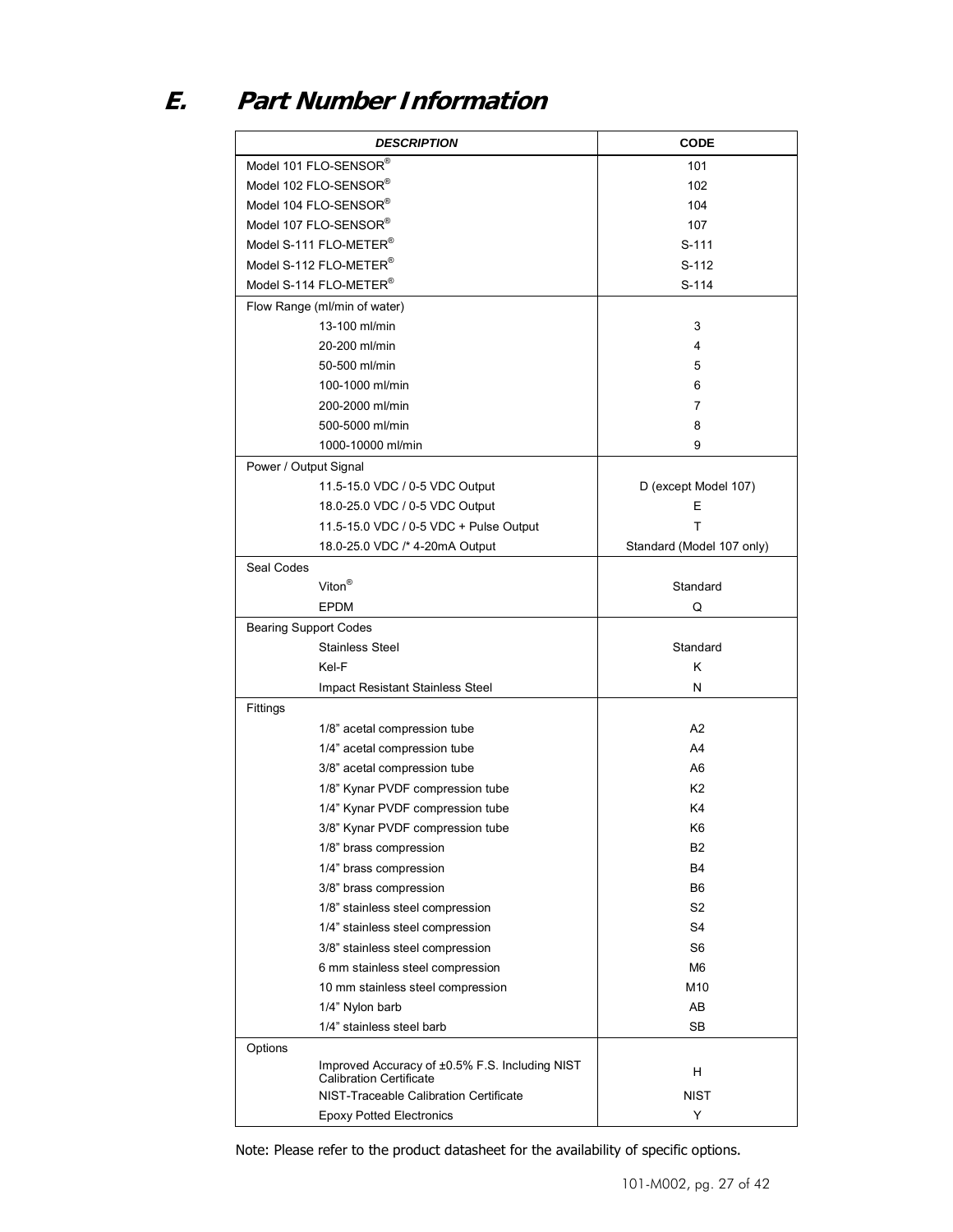# **F. Accessories**

| <b>DESCRIPTION</b>                                                                                  | <b>CODE</b> |
|-----------------------------------------------------------------------------------------------------|-------------|
| <b>Cables and Power Adapters</b><br>(Ordered Separately, Recommended For Operation)                 |             |
| 4-pin Mating Cable with Pigtail Leads, 36" (92 cm) length<br>3 wire, 12/24VDC Power Required        | 100-17      |
| 4-pin Mating Cable with Pigtail Leads, 36" (92 cm) length<br>4 wire, 12/24 DC Power Required        | 100-17T     |
| 110VAC Power Adapter Package, 0-5VDC Output<br>For 12VDC Models with 0-5VDC and Pulse outputs       | 110-00-08T  |
| 230VAC Power Adapter Package, 0-5VDC Output<br>For 12 VDC Models with 0-5 VDC and Pulse outputs     | 110-00-18T  |
| 110VAC Power Adapter Package, 0-5VDC Output<br>For 12VDC Models with 0-5VDC output                  | $S-PS-08$   |
| 230VAC Power Adapter Package, 0-5VDC Output<br>For 12VDC Models with 0-5VDC output                  | $S-PS-18$   |
| 110VAC Power Adapter Package, 4-20mA Output (Model 107 only)<br>For 12VDC Models with 4-20mA output | 104-10-08   |
| 230VAC Power Adapter Package, 4-20mA Output (Model 107 only)<br>For 12VDC Models with 4-20mA output | 104-10-18   |
| <b>Displays</b><br>(Ordered Separately, More Information Available)                                 |             |
| 210R Rate Display, 3 <sup>1/2</sup> digit, 5-30 VDC Power                                           | 210R        |
| 250 Multi-Function Display, 115 VAC Power                                                           | 250         |
| 250E Multi-Function Display, 230 VAC Power                                                          | 250E        |
| Analog Output Card for Model 250/250E Display                                                       | 250-10      |
| Alarm Output Card for Model 250/250E Display                                                        | 250-11      |
| <b>Miscellaneous</b><br>(Ordered Separately)                                                        |             |
| Base plate for S-111<br>Allows bench mounting                                                       | 110-00-17   |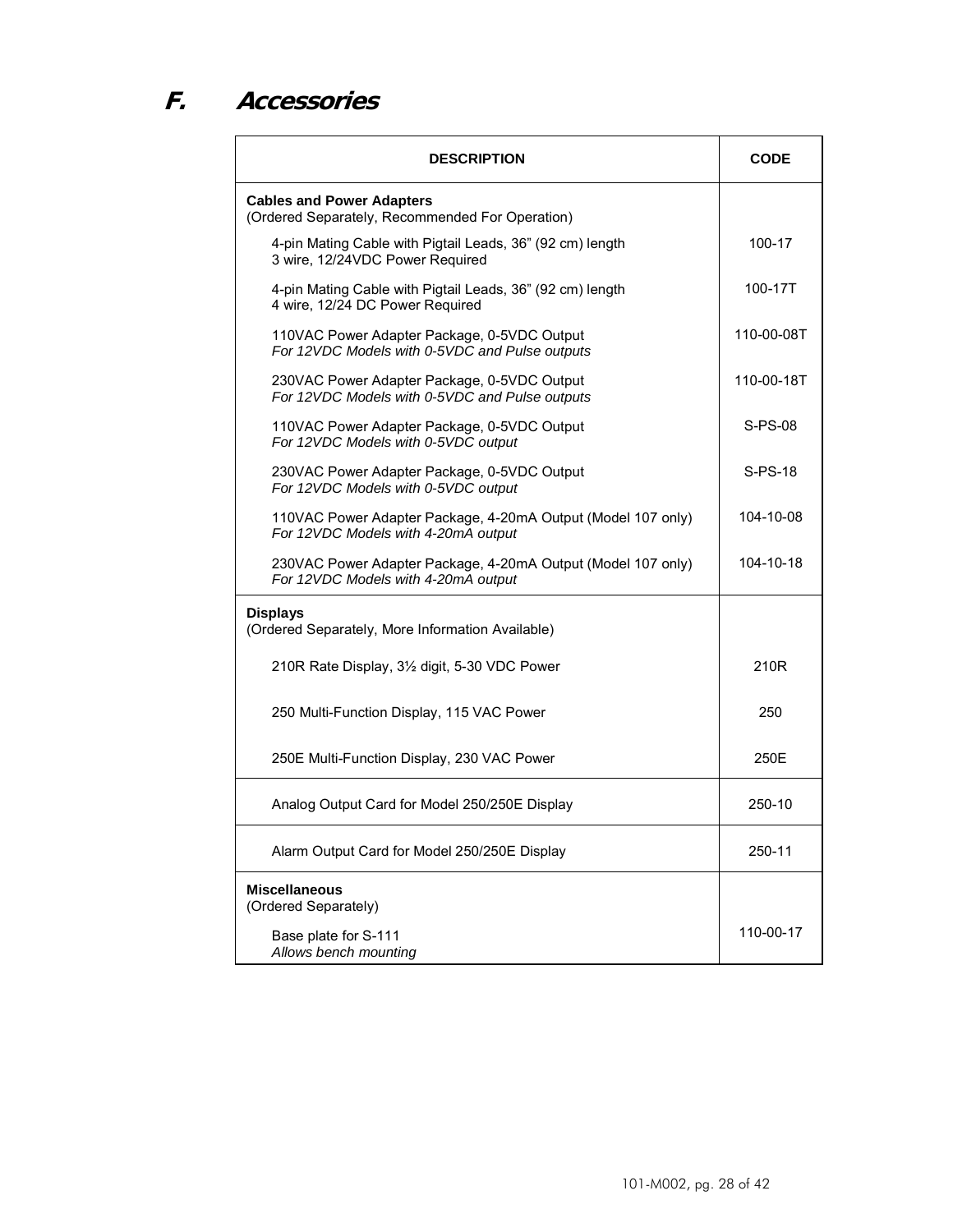# **G. Specifications**

|                                                 | Model 101                                                                                             | Model 102                                                                                      | Model 104                                                                 | Model 107                                                     |
|-------------------------------------------------|-------------------------------------------------------------------------------------------------------|------------------------------------------------------------------------------------------------|---------------------------------------------------------------------------|---------------------------------------------------------------|
| Analog Signal Accuracy<br>(including linearity) | ±1.0% Full Scale <sup>1</sup><br>±0.5% Full Scale for "H" option <sup>1</sup>                         |                                                                                                |                                                                           |                                                               |
| Repeatability                                   | ±0.2% Full Scale <sup>1</sup><br>±0.5% Full Scale for "N" option <sup>1</sup>                         |                                                                                                |                                                                           |                                                               |
| <b>Pressure Rating</b>                          | $(6.8 \text{ bar})$                                                                                   | 100 psig                                                                                       | $(34.5 \text{ bar})$                                                      | 500 psig                                                      |
| <b>Temperature Rating</b>                       |                                                                                                       | Operating Range: 5 to 55°C<br>Storage Range: 0 to 70°C                                         |                                                                           |                                                               |
| <b>Temperature Sensitivity</b>                  |                                                                                                       | ±0.2% F.S. <sup>1</sup> or less per °C                                                         |                                                                           |                                                               |
| <b>Wetted Materials</b>                         | Ryton®<br>316 Stainless <sup>2</sup><br>Epoxy<br>Glass<br>Sapphire                                    | <b>Brass</b><br>Ryton <sup>®</sup><br>316 Stainless <sup>2</sup><br>Epoxy<br>Glass<br>Sapphire | 316 Stainless<br>Ryton <sup>®</sup><br>Glass<br>Kel - F ("K" option Only) | Epoxy<br>Sapphire                                             |
| O-Ring Material                                 |                                                                                                       | Standard - Viton®<br>EPDM for "Q" Option                                                       |                                                                           |                                                               |
| Fitting Material (Standard)                     | Acetal                                                                                                | <b>Brass</b>                                                                                   |                                                                           | <b>Stainless Steel</b>                                        |
| <b>Fitting Material Optional</b>                | Kynar PVDF<br><b>Brass</b><br><b>Stainless Steel</b>                                                  | Acetal<br>Kynar PVDF<br><b>Stainless Steel</b>                                                 | Acetal<br>Kynar PVDF<br><b>Brass</b>                                      |                                                               |
| Recommended Filtration                          | 25 microns or less                                                                                    |                                                                                                |                                                                           |                                                               |
| Compatible Liquids                              | Low viscosity (ideally <10cS)<br>Translucent or transparent<br>Minimum amount of entrapped air or gas |                                                                                                |                                                                           |                                                               |
| 0-5VDC Output Signal                            | Standard<br>N/A<br>Minimum 2.5 $K\Omega$ load                                                         |                                                                                                |                                                                           |                                                               |
| <b>Pulse Output Signal</b>                      | "T" Option 7.5VDC peak buffered<br>square wave<br>Typically 0-400Hz<br>±3.0% Full Scale accuracy      |                                                                                                | N/A                                                                       |                                                               |
| 4-20mA Output Signal                            | N/A                                                                                                   | N/A                                                                                            | N/A                                                                       | Non Isolated<br>Current loop<br>should be<br>$<$ 500 $\Omega$ |
| <b>Typical Power</b><br>Consumption             | Standard: 12 VDC @ 35 mA<br>$(11.5-15$ VDC)<br>"E" Suffix: 24 VDC @ 35 mA<br>(18-25 VDC)              |                                                                                                | 24VDC @ 65mA                                                              |                                                               |
| Response Time                                   | Typically <1 second for 63% of final value                                                            |                                                                                                |                                                                           |                                                               |
| Reliability                                     | 100,000 hours MTBF                                                                                    |                                                                                                |                                                                           |                                                               |
| Certifications                                  | <b>CE Approved</b><br>89/336/EEC<br>(EN 55011 & EN 50082-1)<br>73/23/EEC Low Voltage Directive        |                                                                                                | None                                                                      |                                                               |
| Ratings                                         | <b>IP10 (NEMA 1)</b><br>"Y" Option IP67 (NEMA 6)                                                      |                                                                                                |                                                                           |                                                               |
| Warranty                                        | 1 year limited                                                                                        |                                                                                                |                                                                           |                                                               |

1. Specifications from 10-100% of rated flow. Linearity is best fit straight line. All calibrations performed with deionized water unless otherwise stated on calibration certificate

2. Stainless Steel replaced by KEL-F with "K" option.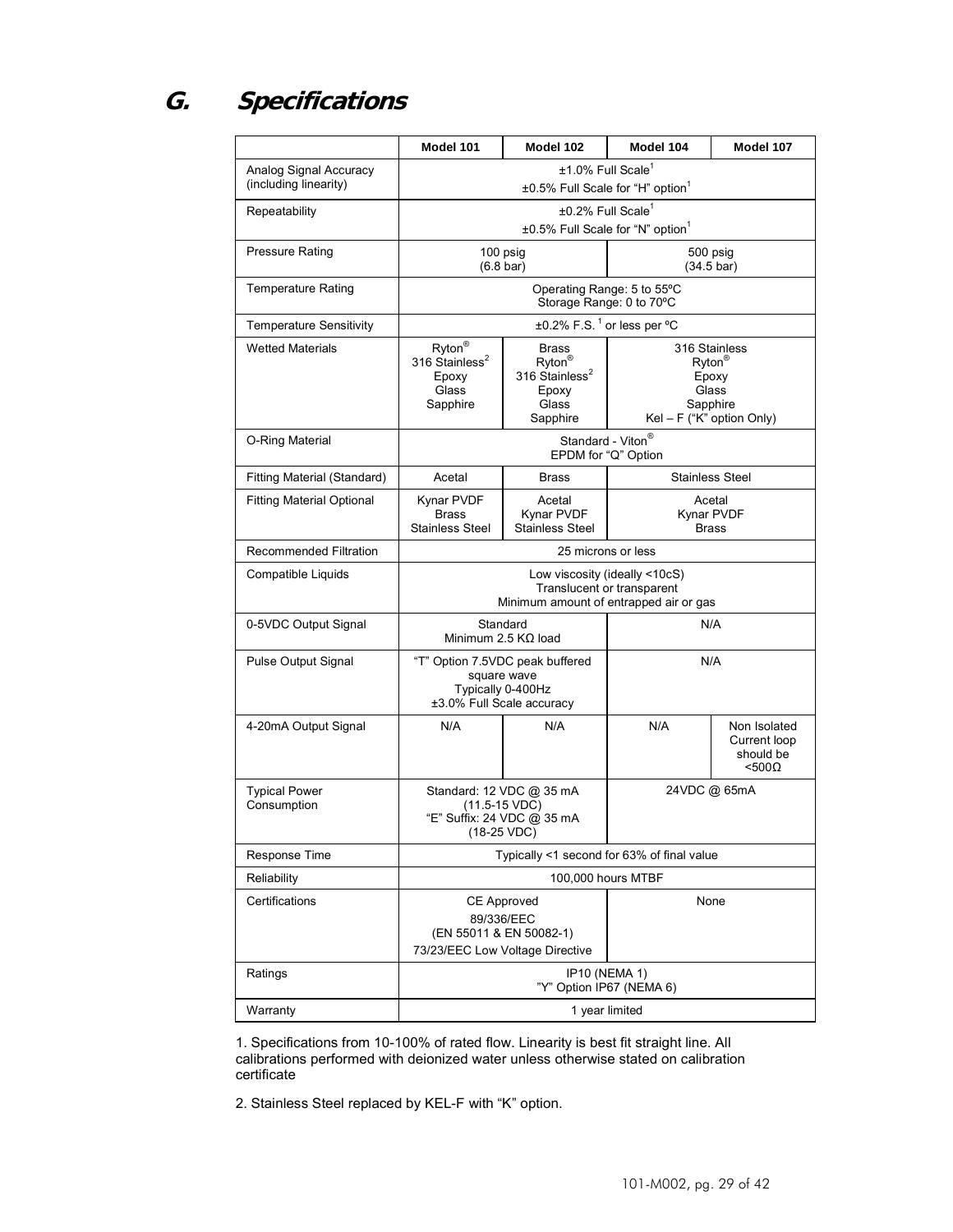|                                             | Model S-111                                                                                           | Model S-112                                                                                    | Model S-114                                                                                  |  |
|---------------------------------------------|-------------------------------------------------------------------------------------------------------|------------------------------------------------------------------------------------------------|----------------------------------------------------------------------------------------------|--|
| Display                                     | 3.5 Digit Non Backlit LCD, 0.39" (10mm) high digits                                                   |                                                                                                |                                                                                              |  |
| Accuracy (including<br>linearity)           | ±1.0% Full Scale <sup>1</sup><br>±0.5% Full Scale for "H" option <sup>1</sup>                         |                                                                                                |                                                                                              |  |
| Repeatability                               |                                                                                                       | ±0.2% Full Scale <sup>1</sup>                                                                  |                                                                                              |  |
| <b>Pressure Rating</b>                      | 100 psig<br>$(6.8 \text{ bar})$                                                                       | 500 psig<br>$(34.5 \text{ bar})$                                                               |                                                                                              |  |
| <b>Temperature Rating</b>                   |                                                                                                       | Operating Range: 5 to 55°C<br>Storage Range: 0 to 70°C                                         |                                                                                              |  |
| Temperature<br>Sensitivity                  |                                                                                                       | $\pm 0.2\%$ F.S. <sup>1</sup> or less per °C                                                   |                                                                                              |  |
| <b>Wetted Materials</b>                     | $Ryton^@$<br>316 Stainless <sup>2</sup><br>Epoxy<br>Glass<br>Sapphire                                 | <b>Brass</b><br>Ryton <sup>®</sup><br>316 Stainless <sup>2</sup><br>Epoxy<br>Glass<br>Sapphire | 316 Stainless*<br>$Rvton^{\otimes}$<br>Epoxy<br>Glass<br>Sapphire<br>Kel F ("K" option only) |  |
| O-Ring Material                             | Standard - Viton <sup>®</sup><br>EPDM for "Q" Option                                                  |                                                                                                |                                                                                              |  |
| <b>Fitting Material</b><br>(Standard)       | Acetal                                                                                                | <b>Brass</b>                                                                                   | <b>Stainless Steel</b>                                                                       |  |
| <b>Optional Fitting</b><br><b>Materials</b> | Acetal, Kynar PVDF, brass, or stainless steel                                                         |                                                                                                |                                                                                              |  |
| Recommended<br>Filtration                   | 25 microns or less                                                                                    |                                                                                                |                                                                                              |  |
| Compatible Liquids                          | Low viscosity (ideally <10cS)<br>Translucent or transparent<br>Minimum amount of entrapped air or gas |                                                                                                |                                                                                              |  |
| 0-5VDC Output Signal                        | Standard<br>Minimum 2.5 $K\Omega$ load                                                                |                                                                                                |                                                                                              |  |
| <b>Typical Power</b><br>Consumption         | Standard: 12 VDC @ 35 mA (11.5-15 VDC)<br>"E" Suffix: 24 VDC @ 35 mA (18-25 VDC)                      |                                                                                                |                                                                                              |  |
| Response Time                               | Typically <1 second for 97% of final value                                                            |                                                                                                |                                                                                              |  |
| Reliability                                 | 100,000 hours MTBF                                                                                    |                                                                                                |                                                                                              |  |
| Certifications                              | <b>CE Approved</b><br>89/336/EEC (EN 55011 & EN 50082-1)<br>73/23/EEC Low Voltage Directive           |                                                                                                |                                                                                              |  |
| Ratings                                     | <b>IP10 (NEMA 1)</b>                                                                                  |                                                                                                |                                                                                              |  |
| Warranty                                    | 1 year limited                                                                                        |                                                                                                |                                                                                              |  |

1. Specifications from 10-100% of rated flow. Linearity is best fit straight line. All calibrations performed with deionized water unless otherwise stated on calibration certificate

2. Stainless Steel replaced by KEL-F with "K" option.

.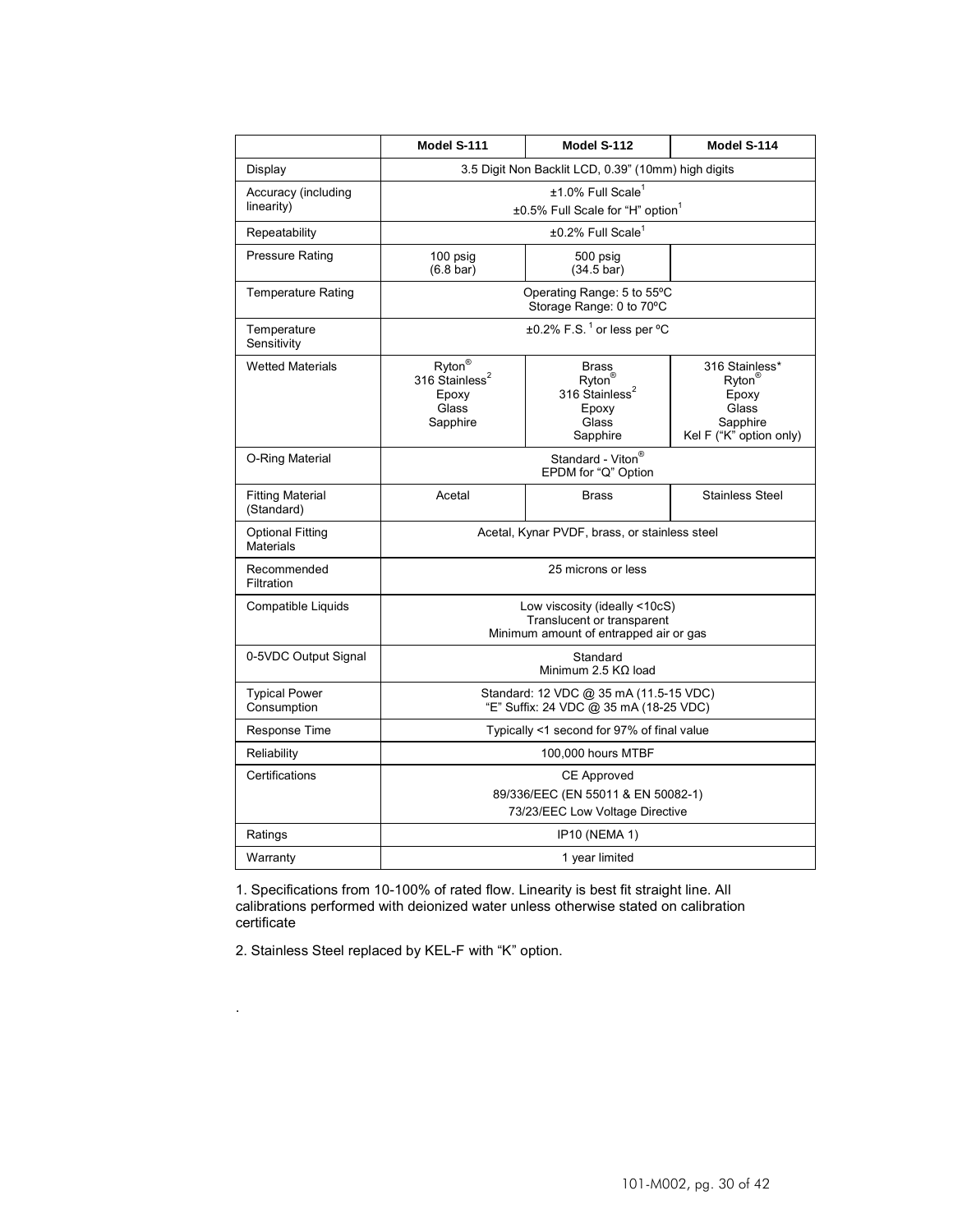## **H. Dimensions**

## **ALL DIMENSIONS IN INCHES (MILLIMETERS IN BRACKETS)**

**Model 101 - Flow Ranges 3-9, "A4" Fittings Shown**

![](_page_30_Figure_3.jpeg)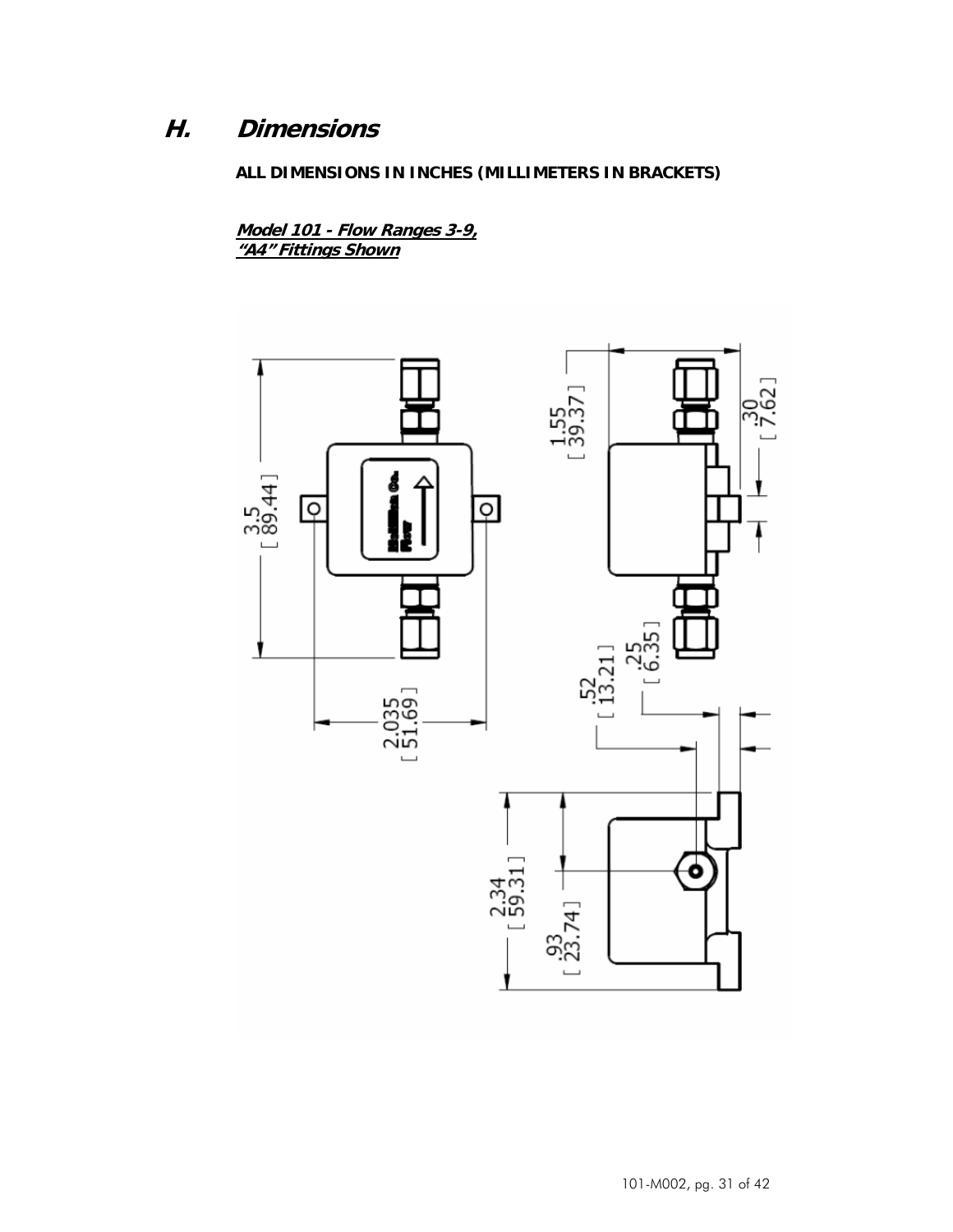#### **Model 102 & 104 - Flow Ranges 3-9, "B4/S4" Fittings Shown**

![](_page_31_Figure_1.jpeg)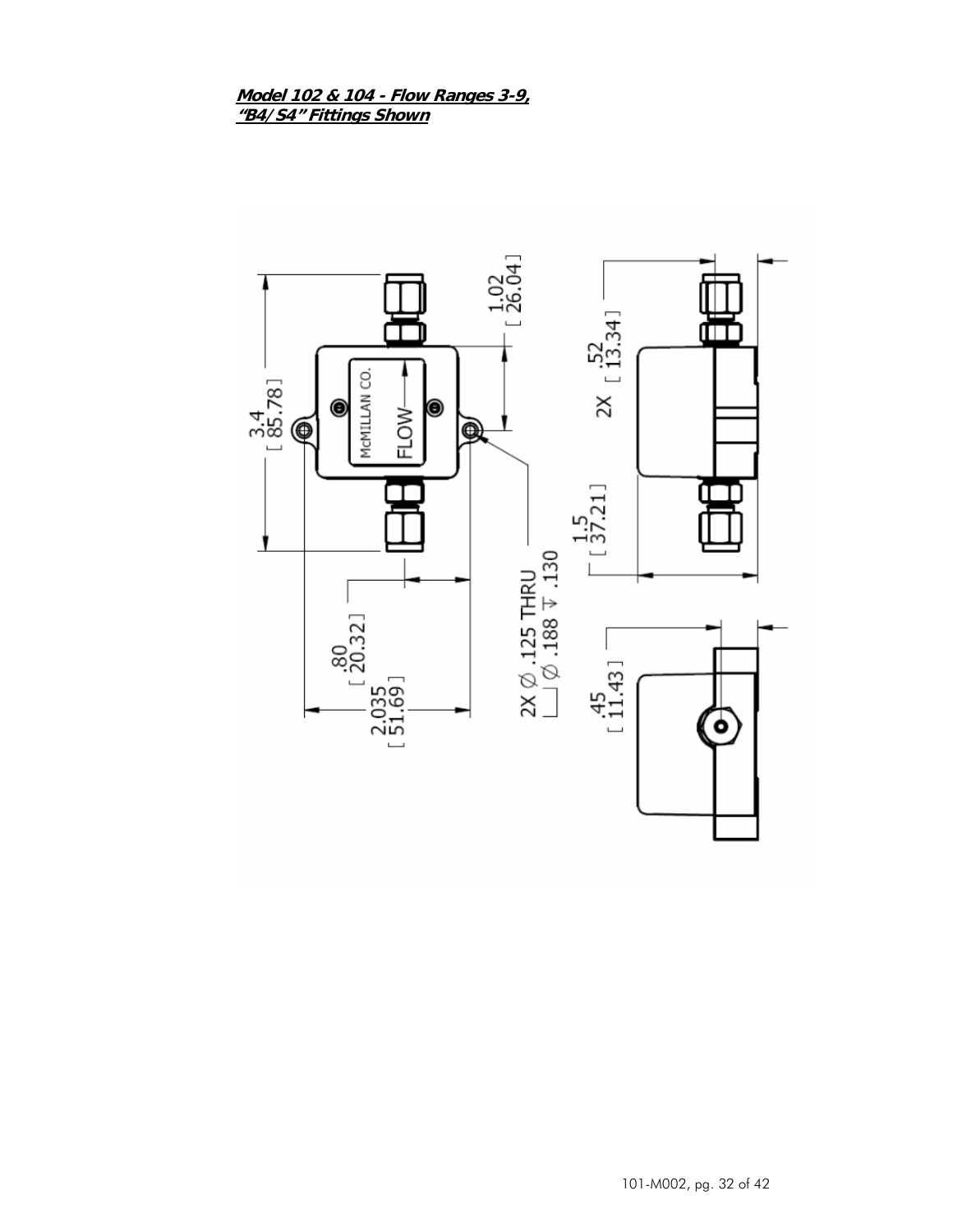**Model 107 - Flow Ranges 3-9, "S4" Fittings Shown**

![](_page_32_Figure_1.jpeg)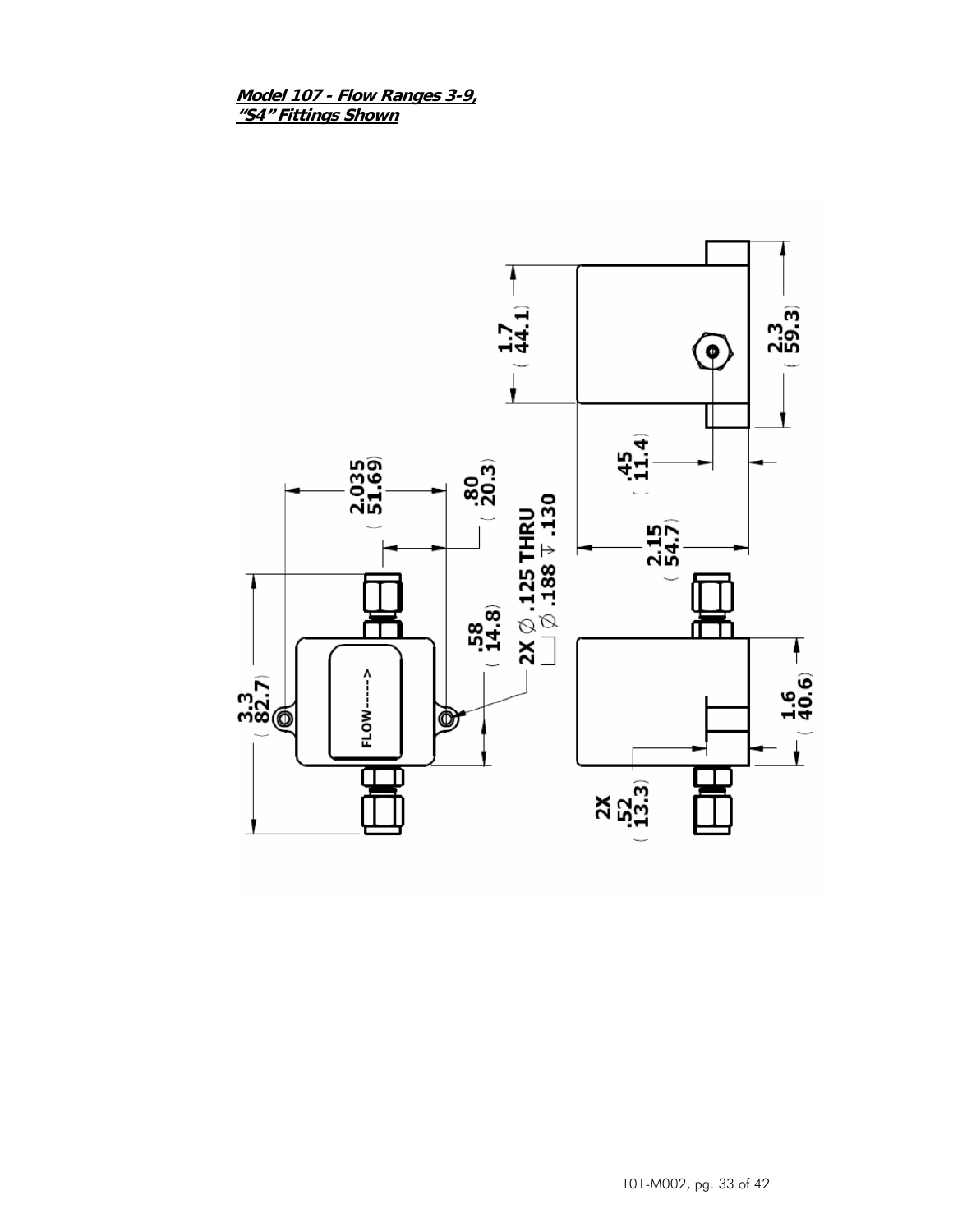**Model S-111 - Flow Ranges 3-9, "A4" Fittings Shown**

![](_page_33_Figure_1.jpeg)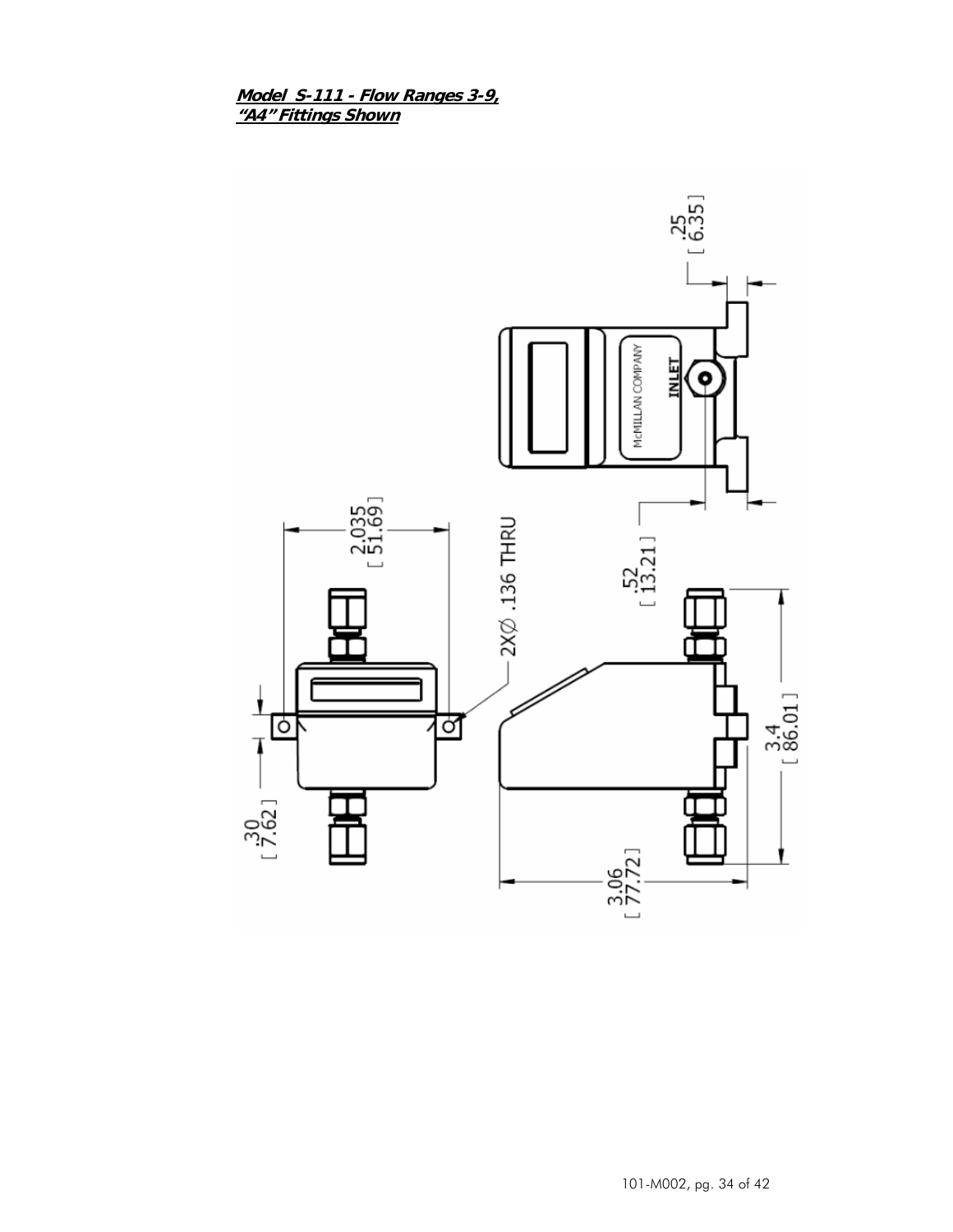## **Model S-112 & S-114 - Flow Ranges 3-9, "B4/S4" Fittings Shown**

![](_page_34_Figure_1.jpeg)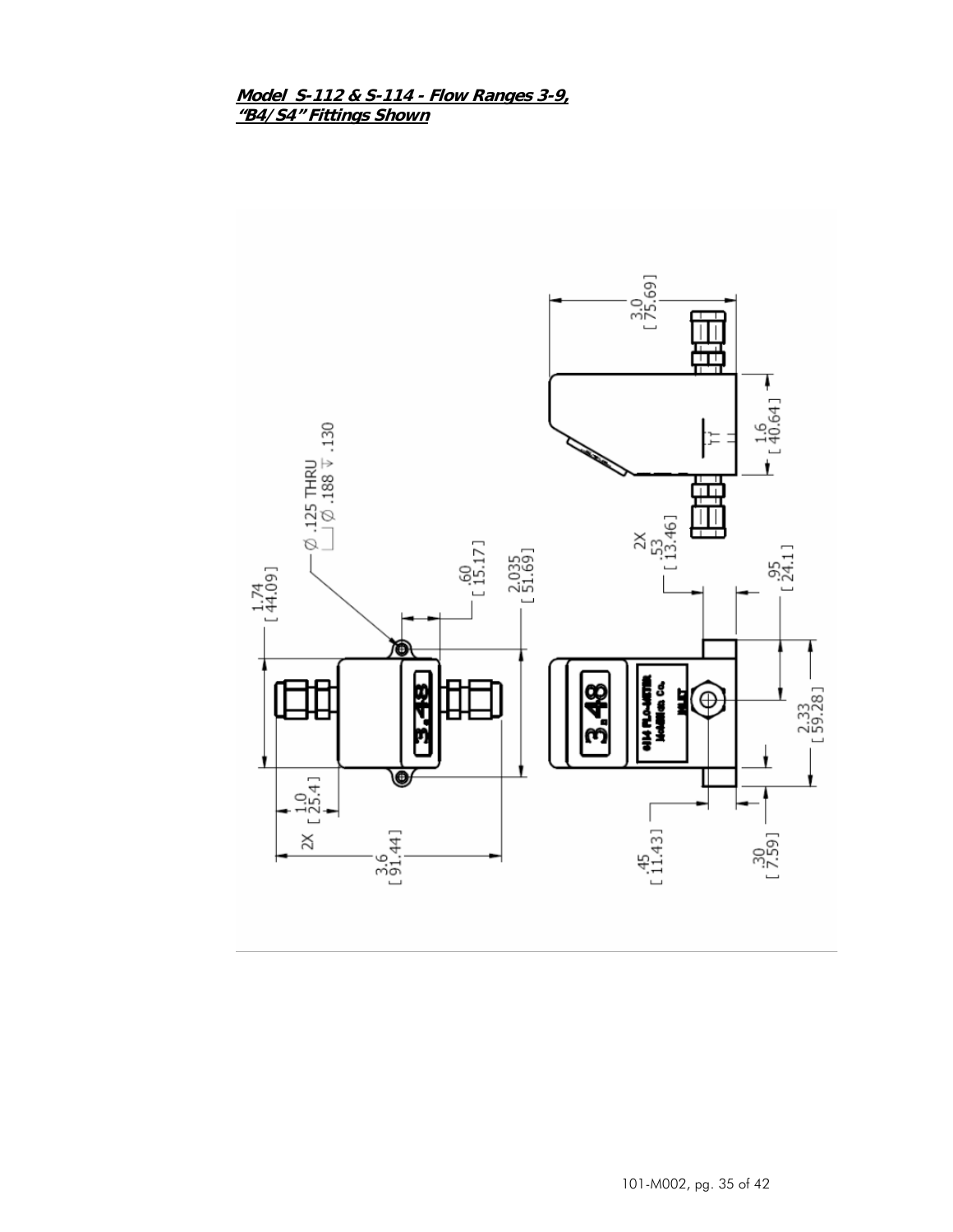## **I. Connector Pin & Wire Color Cross Reference**

![](_page_35_Figure_1.jpeg)

**End On View of Connector Socket and Connector** 

## **Standard Accuracy Units:**

| <b>Pin</b> | <b>Cable Wire</b> | <b>Unit Output</b>                     |                                        |                                        |
|------------|-------------------|----------------------------------------|----------------------------------------|----------------------------------------|
|            | Color             | <b>Voltage</b>                         | Voltage &<br><b>Pulse</b>              | <b>Current</b>                         |
|            | <b>Black</b>      | Signal & Power<br>Negative<br>(Ground) | Signal & Power<br>Negative<br>(Ground) | Signal & Power<br>Negative<br>(Ground) |
| 2          | White             | Voltage Output                         | <b>Voltage Output</b>                  | <b>Current Output</b>                  |
| 3          | Red               | <b>Power Positive</b>                  | <b>Power Positive</b>                  | <b>Power Positive</b>                  |
| 4          | Green             | Not Used                               | <b>Pulse Output</b>                    | Not Used                               |

## **Improved Accuracy (H Suffix) Units:**

| <b>Pin</b> | <b>Cable Wire</b><br>Color | <b>Unit Output</b>            |                                        |                                      |
|------------|----------------------------|-------------------------------|----------------------------------------|--------------------------------------|
|            |                            | <b>Voltage</b>                | Voltage &<br><b>Pulse</b>              | <b>Current</b>                       |
|            | <b>Black</b>               | Power<br>Negative<br>(Ground) | Signal & Power<br>Negative<br>(Ground) | Power<br><b>Negative</b><br>(Ground) |
| 2          | White                      | <b>Voltage Output</b>         | <b>Voltage Output</b>                  | <b>Current Output</b>                |
| 3          | Red                        | <b>Power Positive</b>         | <b>Power Positive</b>                  | <b>Power Positive</b>                |
| 4          | Green                      | Signal Negative<br>(Ground)   | <b>Pulse Output</b>                    | <b>Signal Negative</b><br>(Ground)   |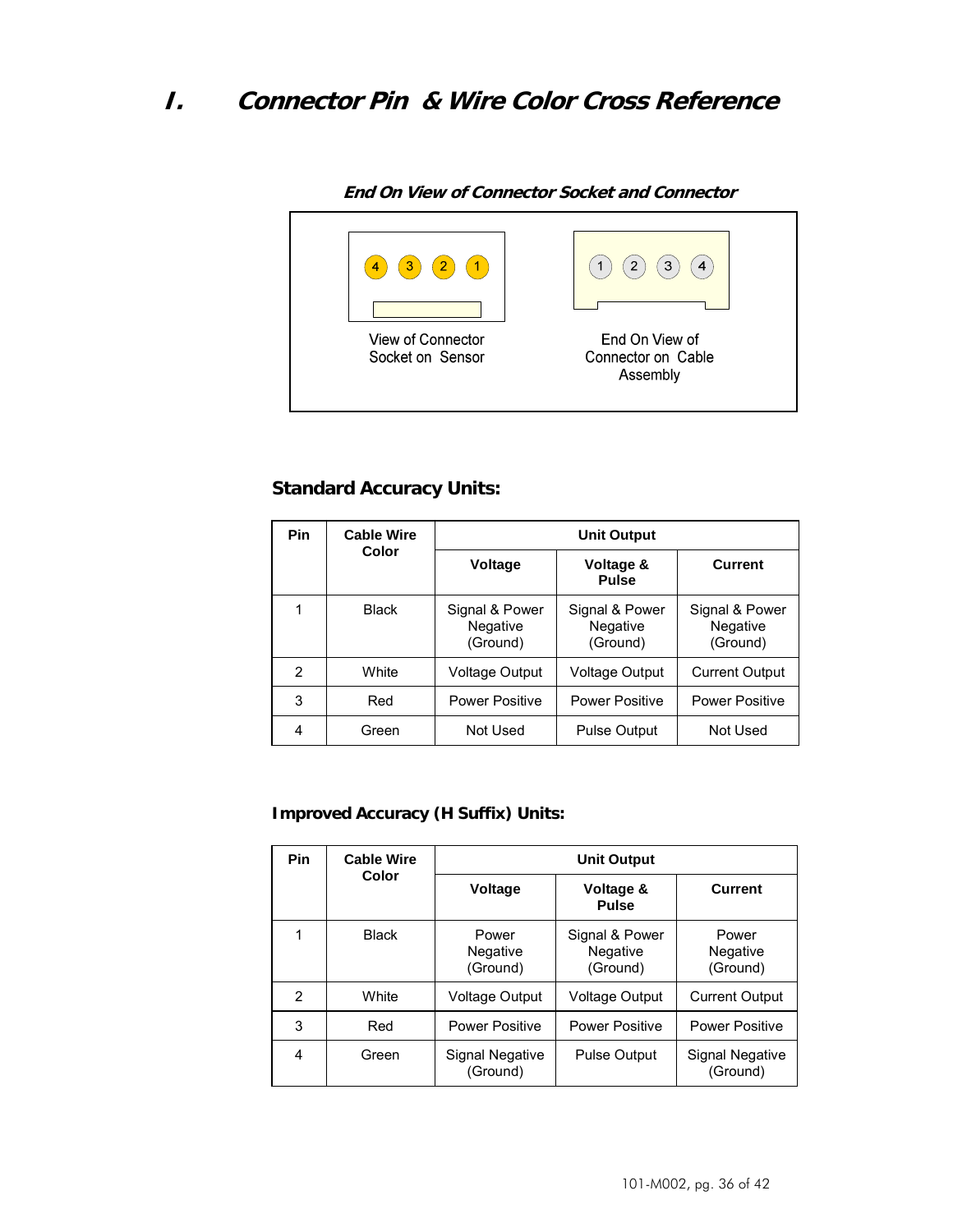## **J. Limited Warranty For Gas and Liquid Micro-Turbine Flow Products and Associated Standard Accessories (Excludes Ultra High Purity Products)**

#### DURATION OF LIMITED WARRANTY, MATERIALS & WORKMANSHIP

R.D. McMillan Co., Inc., hereinafter referred to as "McMillan", warrants these products and their associated standard accessories manufactured by McMillan and supplied hereunder, to be free from defects in materials and workmanship for a period of twelve (12) months from the date of shipment to the customer when installed, serviced and operated in its recommended environment. This warranty is not affected in any part by McMillan providing technical support or advice.

Replacement parts are warranted to be free from defects in material or workmanship for ninety (90) days or for the remainder of the Limited Warranty period of the McMillan product in which they are installed, whichever is longer. Parts not installed by factory authorized service centers may void the warranty.

#### PRODUCT RETURNS

#### (a) General Policy:

Any product or parts determined by McMillan's inspection to have failed per this warranty, will at McMillan's option, be repaired or replaced with an equivalent or comparable product without charge. McMillan's obligation hereunder shall be limited to such repair and/or replacement and shall be conditional upon McMillan's receiving written notice of any alleged defect within ten (10) days of its discovery. The customer will, however, be responsible for returning the product to McMillan's manufacturing facility in Georgetown, Texas, U.S.A., and for assuming the cost of removing the original product and reinstalling the repaired or replaced product. A written specific explanation of the problem must be included with each returned product. Returned goods should be properly packaged to prevent shipping damage and shipped prepaid to McMillan.

#### (b) Safety Requirements:

For safety reasons, McMillan must be advised of any hazardous fluid or toxic materials that were in or on the product to be returned. Customer must certify in writing that all such hazardous, corrosive or toxic substances have been completely removed, cleaned or neutralized from the returned product prior to shipment to McMillan. McMillan shall hold the returned items pending receipt of customer's statement for defect and certification of cleanliness of returned items, provided that, prior to such receipt, risk of loss of returned items shall remain with customer. Flow sensors, flow meters and flow controllers must be thoroughly cleaned to remove any toxic, corrosive or hazardous fluids that may internally remain therein before shipping product to McMillan.

#### (c) Shipping Requirements:

Customer is responsible for all shipping charges (except for those products under warranty, in which cases customer shall bear the cost of inbound shipping as described herein below, and McMillan shall bear the cost of outbound shipping). Customer is responsible for the costs of out of warranty repairs and/or recalibration. McMillan will ship items repaired under warranty back to customer by the most economical shipping means. Expedited shipping methods may be available at customer's expense. All returned items shall be returned to a McMillan authorized service center., freight prepaid, accompanied or preceded by a particularized statement of the claimed defect and with a clearly readable Returned Material Authorization ("RMA") number affixed to the shipping label. Contact McMillan Customer Service Department for RMA number. Warranty claims shall be made only by using the McMillan's Returned Material Authorization form, completely filled out and returned to McMillan in accord with McMillan's Product Return Policy and Procedure Form.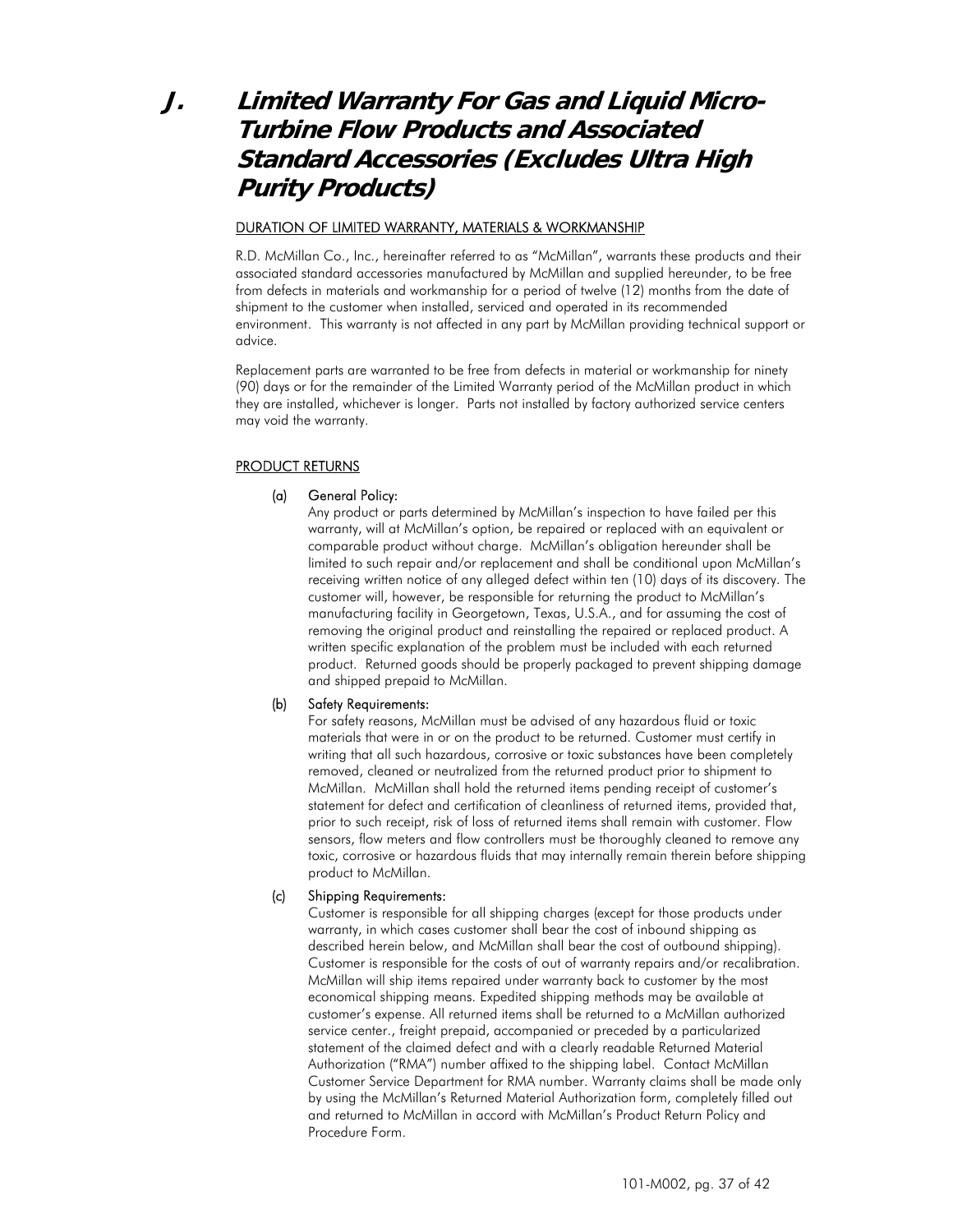Contact McMillan's Customer Service Department as follows for instructions:

Telephone calls in U.S.A. ( CST ) 1-800-861-0231 Outside U.S.A. +1 512-863-0231 Or Fax: + 1-512-863-0671 E-mail: sales@mcmflow.com

#### DESIGN, PROCESS and MANUFACTURING CHANGES

McMillan may make changes in the design or manufacture of any products sold hereunder without incurring any obligation to incorporate such changes into products manufactured prior to incorporation of such design or manufacturing changes. McMillan reserves the right to make design or manufacturing changes without prior notice. McMillan products and replacement parts are manufactured using new materials or new and equivalent to new in appearance, performance and reliability. Due to continuous research, testing, product improvements and enhancements, McMillan reserves the right to change product specifications without notice, except to the extent an outstanding bid obligation exists.

#### LIMITATION of LIABILITY

Except as expressly set forth in this limited warranty, McMillan makes no other warranties or conditions, express or implied, including any implied warranties of merchantability and fitness for a particular purpose. McMillan expressly disclaims all warranties and conditions not stated in this limited warranty. Any implied warranties that may be imposed by law are limited in duration to the limited warranty period. Buyer/customer agrees that models or samples shown to buyer/customer were merely used to illustrate the purchased product and not to represent, promise or guarantee that any purchased products delivered hereunder would conform to such models or samples. McMillan's distributors or sales representatives have no authority to give warranties beyond those provided in this limited warranty.

If customer's product fails to work as warranted herein, customer's sole and exclusive remedy shall be the repair or replacement at McMillan's option. McMillan is not liable for any damages caused by the product or the failure of the product to perform, including any lost profits or savings, incidental or consequential damages. McMillan is not liable for any claim made by a third party or made by a buyer for a third party. No actions arising out of sale of the products sold hereunder or this limited warranty may be brought by either party more than two (2) years after the cause of action accrues. This limitation of liability applies whether damages are sought, or a claim made, under this limited warranty or as a tort claim (including negligence and strict product liability), a contract claim, or any other claim. This limitation of liability cannot be waived or amended by any person. This limitation of liability will be effective even if customer has advised McMillan or an authorized representative or distributor of McMillan of the possibility of any such damages

This limited warranty gives customer specific legal rights. Customer may also have other rights that may vary from state to state or country to country. Customer is hereby advised to consult applicable state or country laws for a full determination of customer's rights.

#### EXCLUSIONS FROM WARRANTY

This limited warranty provided herein shall not apply to any product which:

- (1) has been repaired or altered outside of McMillan's factory (or authorized service center) in any way so as, in McMillan's judgment, to affect such purchased item's reliability or performance.
- (2) has been subject to misuse, mishandling, negligence, accident, or acts of God.
- (3) has been operated other than in accordance with the printed instructions prepared by McMillan and provided by McMillan with the product.
- (4) has been returned to McMillan after more than thirty (30) days following the date of the alleged product failure.
- (5) has been returned to McMillan without complying with the Safety Requirements or the Shipping Requirements contained herein.
- (6) requires calibration and/or routine maintenance, unless this calibration or routine maintenance is required as a result of a product failure that is covered under terms of this warranty.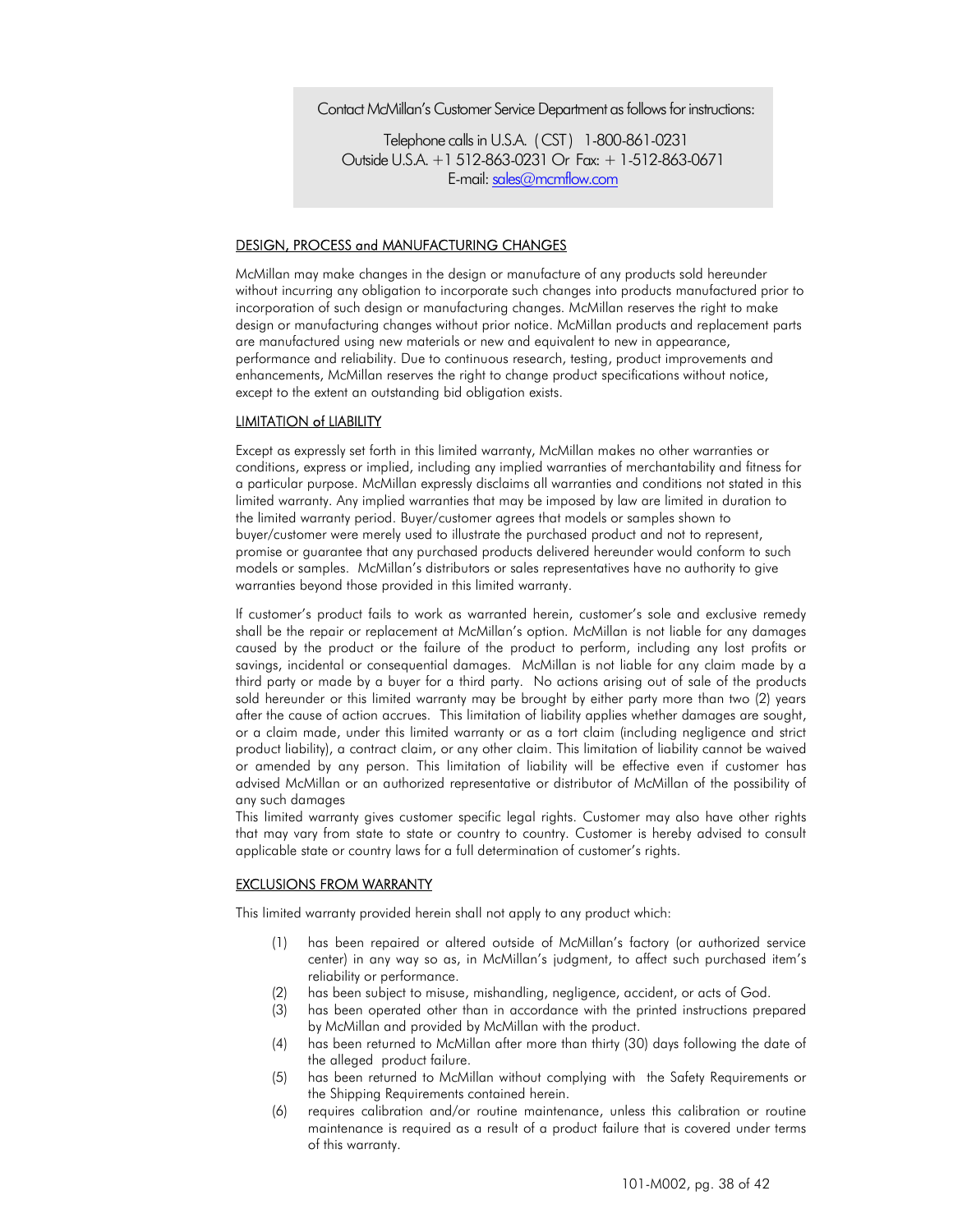- (7) are consumable parts, such as filter elements, batteries or tube fittings.
- (8) requires replacement or repairs resulting from buyer's improper choice of product flow range, or require repair or replacement due to buyer subjecting product to corrosive fluids or other fluids not suited for use in product
- (9) has flow passages clogged due to failure to use a filter to protect product from particulates in fluid flow stream, or other cause to produce clogged passages
- (10) has been operated outside of recommended specifications (such as voltage, temperature, or flow range, etc.)
- (11) has been damaged or cracked due to negligence in failing to follow printed instructions to prevent excessive torque from being applied to product housing ( generally polyphenylene sulfide plastic )
- (12) has been damaged as a result of gross over-speeding, or prolonged over-speeding of the micro-turbine wheel
- (13) has been damaged as a result of severe sudden impact forces (example: dropping the product)

#### METHOD OF SETTLEMENT OF ANY CLAIMS, DISPUTES AND CONTROVERSIES

The provisions of this warranty are severable and if one or more provisions are deemed invalid, the remaining provisions shall remain in effect. Further, in the event that any provision is held to be over broad as written, such provision shall be deemed amended to narrow its application to the extent necessary to make the provision enforceable according to applicable law and shall be enforced as amended. This warranty shall be construed and interpreted in English.

All claims, disputes and controversies arising out of or relating in any way to claims under any warranties, either express or implied (including implied warranty of merchantability), or claims based on any consumer protection act or deceptive trade practice act, contract, tort, statute, or common law, or any alleged breach, default, and/or misrepresentation, will be resolved by means of final and binding arbitration. This limited warranty, including any contests to the validity or enforceability of this limited warranty, shall be finally settled by arbitration under the Rules of Conciliation and Arbitration of the International Chamber of Commerce by one or more of its arbitrators appointed in accordance with the Rules, and judgment upon award rendered may be entered in any court having jurisdiction thereof. The place of arbitration shall be Austin, Texas U.S.A., and the Texas Uniform Commercial Code, as then enacted shall govern the rights and duties of the parties of this agreement without regard to conflicts-of-law principles. The arbitration shall be conducted in English. The UN Convention on Contracts for the International Sale of Goods shall not apply to this Limited Warranty.

R. D. McMillan Company, Inc. 7075 R.R. 2338 P. O. Box 1340 Georgetown, Texas U.S.A. 78627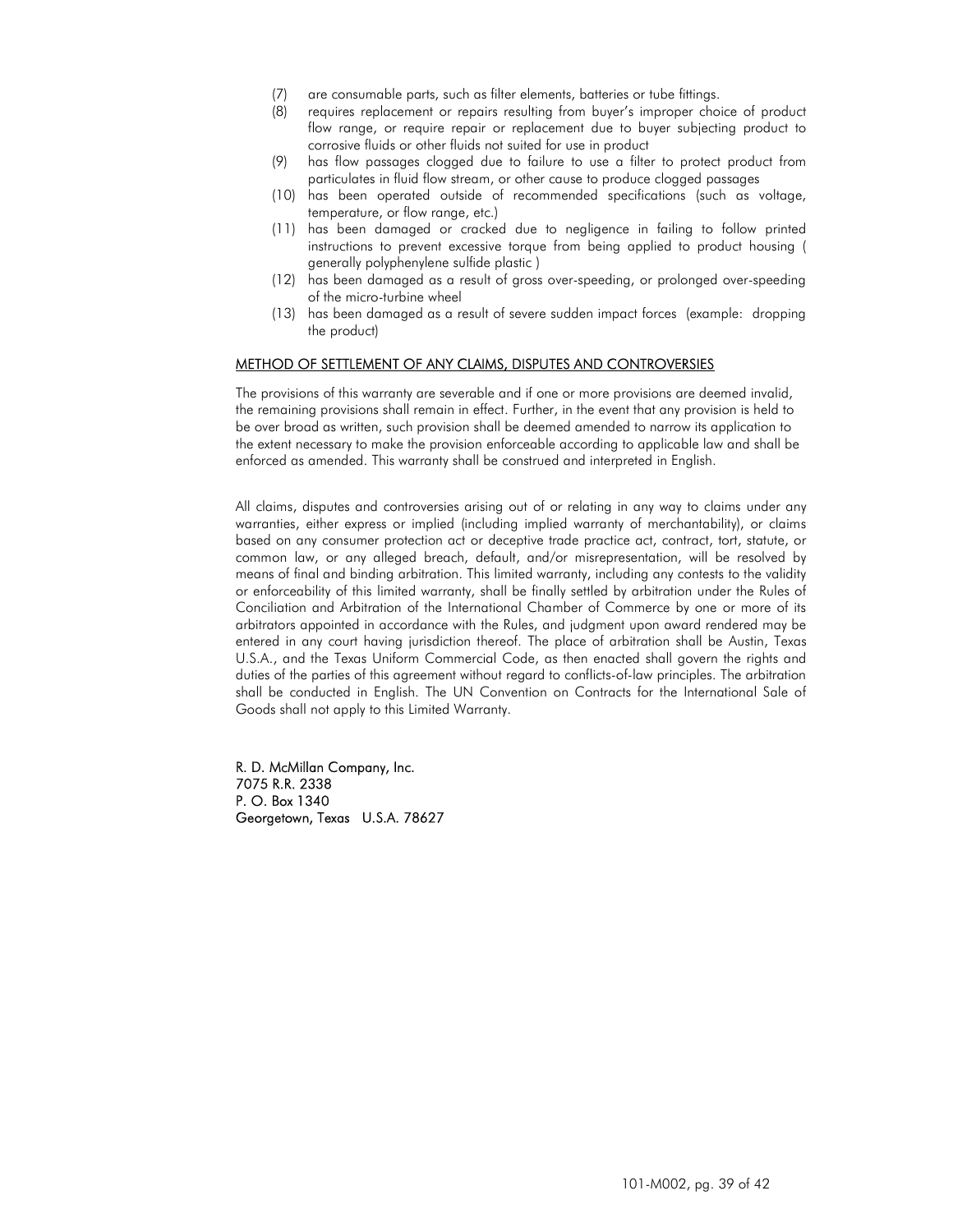# **K. Troubleshooting Guide**

| Symptom                                  | Possible Cause                                                             | Method of Correction                                                                                                                                                   |
|------------------------------------------|----------------------------------------------------------------------------|------------------------------------------------------------------------------------------------------------------------------------------------------------------------|
| Unit Leaks<br>Fittings not tight enough. |                                                                            | Tighten fittings (see section<br>B4)                                                                                                                                   |
|                                          | Sensor assembly cracked                                                    | Unit must be returned for<br>repair (see Section J)                                                                                                                    |
| No output signal or<br>flow indication   | No power or low power                                                      | Apply correct power                                                                                                                                                    |
|                                          | No flow passing through<br>unit                                            | Display or output should<br>read zero if there is no flow.<br>Increase the flow rate until<br>a reading is obtained. (Do<br>not exceed the specified<br>maximum flow!) |
|                                          | Output shorted or<br>overloaded                                            | Check electrical connections<br>(see section B5)                                                                                                                       |
|                                          | Improper connection                                                        | Check electrical connections<br>(see section B5) and ensure<br>connector is correctly<br>plugged in.                                                                   |
|                                          | Moisture on internal<br>electronics                                        | Allow unit to dry out in a<br>dry environment.                                                                                                                         |
|                                          | Output circuitry damaged                                                   | Unit must be returned for<br>repair (see Section J)                                                                                                                    |
|                                          | Liquid not translucent<br>enough.                                          | Contact the McMillan<br>Service Department for<br>assistance.                                                                                                          |
|                                          | Attempting to measure<br>flows below the specified<br>minimum for the unit | Use higher flow rates.                                                                                                                                                 |
| Flow indication<br>"bounces" or          | Flow is actually fluctuating                                               | Correct flow source to<br>obtain steady flow                                                                                                                           |
| fluctuates                               | Not using the fittings<br>supplied by the<br>manuafacturer                 | Use the supplied fittings                                                                                                                                              |
|                                          | Entrapped air or gas                                                       | Remove entrapped air (see<br>section C2)                                                                                                                               |
|                                          | Turbulence in tubing or<br>sensor                                          | Straighten the inlet tubing<br>or lengthen it to at least 6"<br>(150mm)                                                                                                |
|                                          | Fluctuating input power                                                    | Correct the power source or<br>change to a regulated<br>supply                                                                                                         |
|                                          | Mechanical sensor assembly<br>damaged                                      | Unit must be returned for<br>repair (see Section J)                                                                                                                    |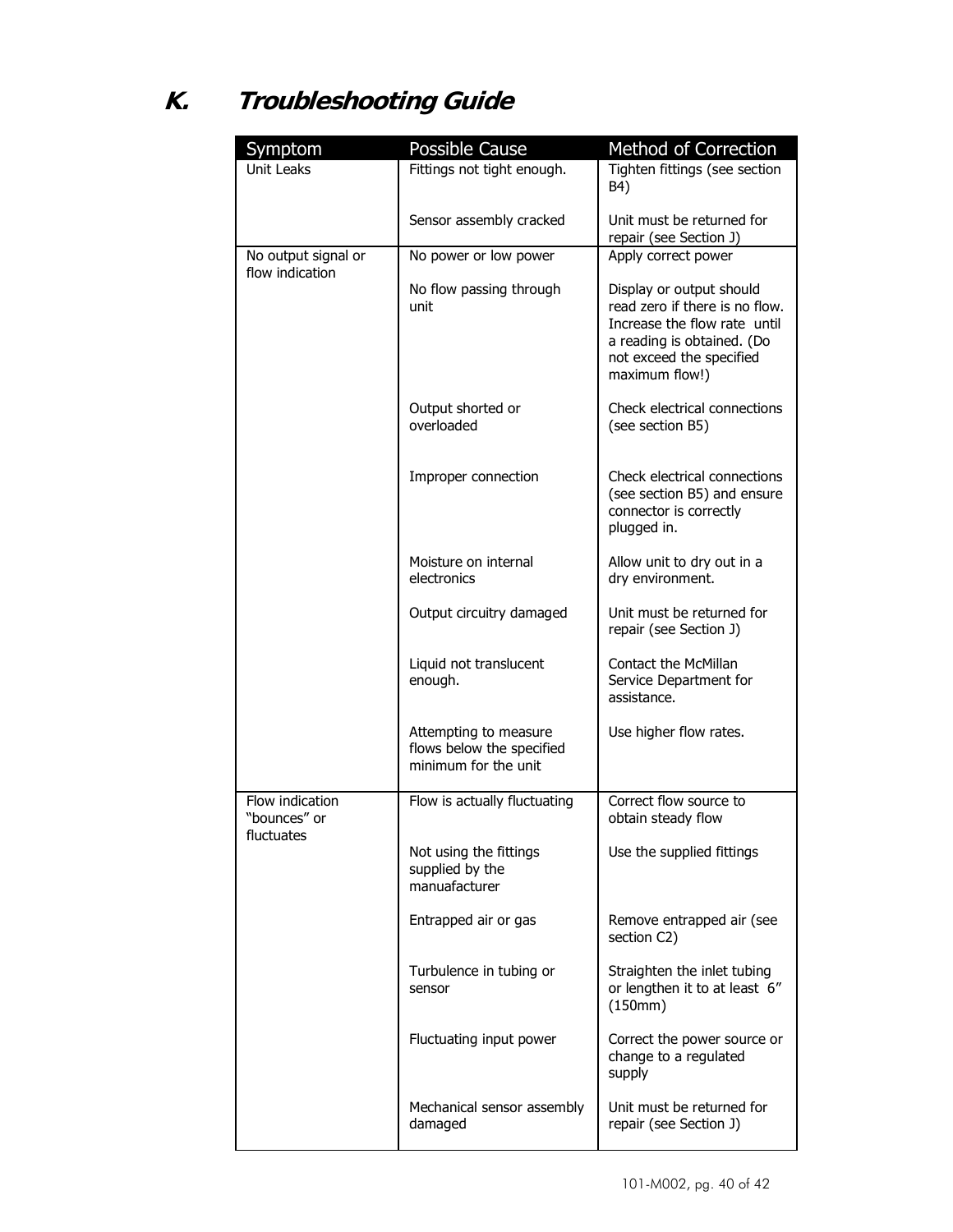| Symptom<br>Flow indication is not<br>linear and output too<br>low at lower flows | <b>Possible Cause</b><br>Attempting to measure<br>flows below the specified<br>minimum for the unit | Method of Correction<br>Use higher flow rates                                                                                                                |
|----------------------------------------------------------------------------------|-----------------------------------------------------------------------------------------------------|--------------------------------------------------------------------------------------------------------------------------------------------------------------|
|                                                                                  | Liquid is too viscous                                                                               | Best results are obtained<br>with liquids that have a<br>viscosity of 10cS or less.<br>Contact the McMillan<br>Service Department for<br>further information |
|                                                                                  | Entrapped air or gas                                                                                | Remove entrapped air (see<br>section C2)                                                                                                                     |
|                                                                                  | Mechanical sensor assembly<br>damaged                                                               | Unit must be returned for<br>repair (see Section J)                                                                                                          |
| Flow reading accuracy<br>is outside the<br>specification                         | Liquid has a different<br>viscosity and / or specific<br>gravity than water at 20°C                 | Calculate the flow reading<br>error / offset as explained in<br>section C6                                                                                   |
|                                                                                  | Entrapped air or gas                                                                                | Remove the entrapped air<br>(see section C2)                                                                                                                 |
|                                                                                  | Mechanical sensor assembly<br>damaged                                                               | Unit must be returned for<br>repair (see Section J)                                                                                                          |
| Flow indication is fixed<br>at one value                                         | The maximum rated flow for<br>the unit is being exceeded.                                           | Reduce the flow                                                                                                                                              |
|                                                                                  | Output circuits may be<br>damaged                                                                   | Unit must be returned for<br>repair (see Section J)                                                                                                          |